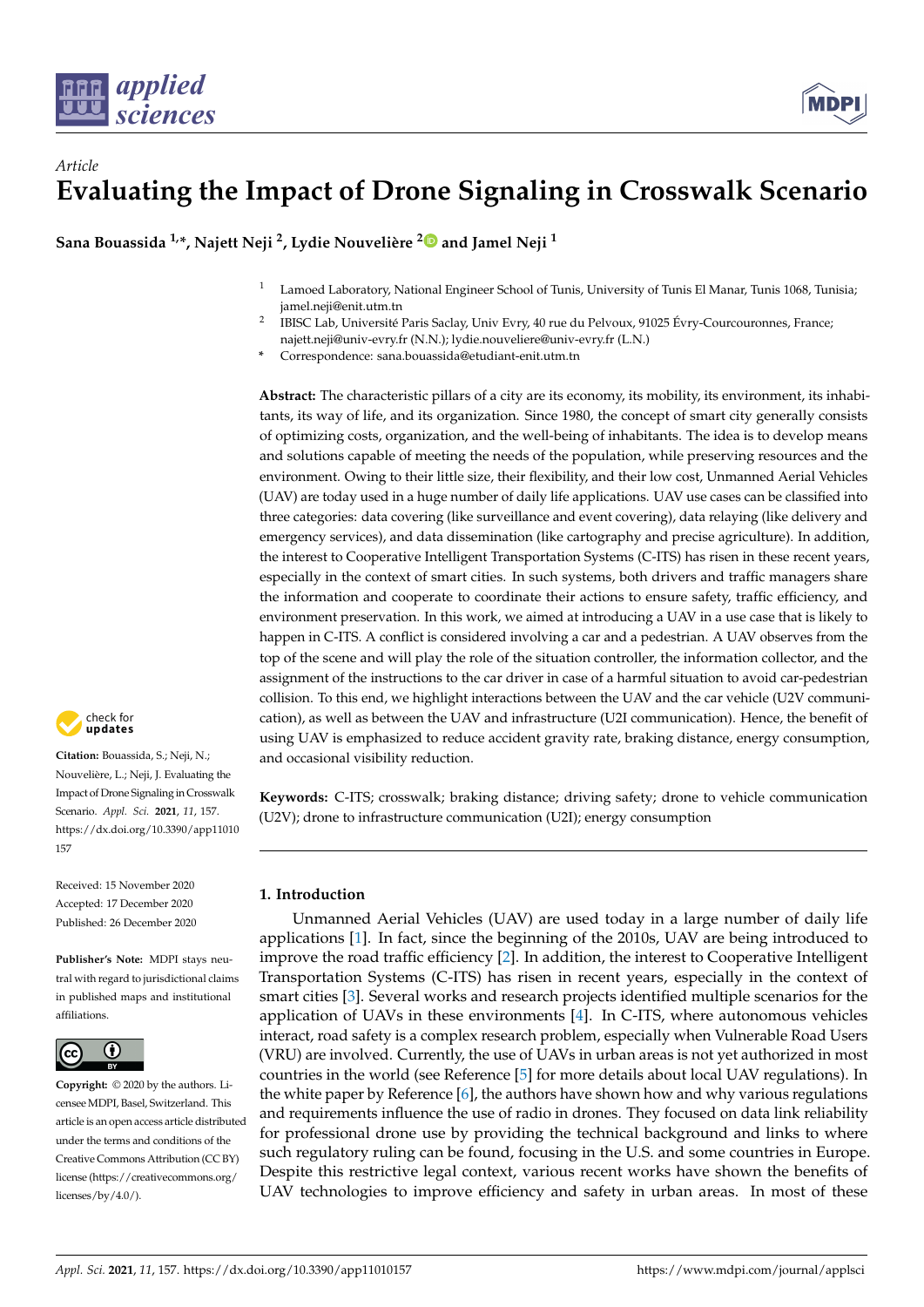applications, UAVs have a certain level of intelligence, which allows them to be used as high-performance sensors, information collectors, or even as communication relays, particularly when land cover is not sufficient [\[7](#page-18-6)[,8\]](#page-18-7). The advances of C-ITS technologies and the interesting properties of UAVs provide a favorable context to introduce a UAV in a use case where we consider a conflict involving a car and a pedestrian. In this work, UAV is expected to control the situation, collect information, and send instructions to the car driver in a case of harmful situation in order to avoid collision between the car and the pedestrian. For this, we take into account two cases: in the first, case the car arrives to the crosswalk through a straight line; in the second case, the car approaches the crosswalk through a curved trajectory. The UAV is likely to detect the presence of the pedestrian before the latter becomes in the Visual Line Of Sight (VLOS) of the terrestrial vehicle. Hence, the UAV can send the information earlier to the driver, and this is likely to provide an earlier reaction of the car driver. If we assume that the driver is cooperative, he will adapt his behavior based on the messages received from the UAV. In these conditions, the UAV signaling contributes to reduce both accident rate, braking distance, and energy consumption. In addition, the UAV improves occasional visibility reduction. To this end, the rest of the paper is organized as follows. In Section [2,](#page-1-0) we detail related works and state-of-the-art. In Section [3,](#page-3-0) we present the studied scenario, as well as our proposed algorithm, the made hypotheses, and the chosen simulation parameters. Then, in Section [4,](#page-10-0) we present the simulations results and associated analysis to finally discuss these results in relation to the national statistics in accidentology in France in Section [5.](#page-16-0) Section [6](#page-17-0) is, lastly, dedicated to summarize the main conclusions and further work.

## <span id="page-1-0"></span>**2. Related Work**

For more than twenty years, many research works have investigated the potential of drones in traffic monitoring scenarios. Collected data from drones flying in urban environment are used for a wide range of applications [\[9\]](#page-18-8), such as evaluating the real traffic flow conditions in urban areas [\[10\]](#page-18-9). In a first survey [\[11\]](#page-18-10), the authors highlighted how aerial monitoring has the potential to yield detailed information to help traffic planners. In a second survey [\[12\]](#page-18-11), the authors listed UAV-based systems for traffic monitoring and research trends in the area. References [\[11](#page-18-10)[,12\]](#page-18-11) mentioned extensive efforts to carry UAVbased systems for traffic monitoring in universities (California, Ohio, Florida, etc.) and research centers. Reshma et al. [\[13\]](#page-18-12) developed a security situational aware intelligent traffic management using a UAV that gives decision commands for routing or shortest traffic paths. Then, in Reference [\[2\]](#page-18-1), a universal guiding framework for ensuring a safe and efficient execution of UAV-based traffic studies has been proposed. More recently, some patents have been submitted to design particular UAV structures able to meet efficient traffic monitoring purposes. As an example, Reference [\[14\]](#page-18-13) deals with a system of two drones: a surveillance drone based on the recognition of difficult situations on fast road lanes, and a signaling drone which makes decisions to display the most relevant signaling messages on a LED-based variable messages panel.

In addition, the interest to Cooperative Intelligent Transportation Systems (C-ITS) has risen in recent years, especially in the context of smart cities. Authors surveyed major techniques and solutions for both signalized and non-signalized cooperative intersections [\[3\]](#page-18-2). Garcia-Castellano et al. developed and constructed an adaptive street light system that improves safety at intersections with a focus on rural intersections, which have an elevated number of road accidents [\[15\]](#page-18-14). In C-ITS systems, thanks to Vehicle to everything (V2X) and everything to Vehicle (X2V) communications, both drivers and traffic managers share the information and cooperate to coordinate their actions to ensure safety, traffic efficiency, and environment preservation. Authors surveyed the concept of V2X, as well as the standardization techniques presently in use for communication by describing V2X applications, requirements, threats, and solutions. They have focused on the required initiatives for understanding the importance of V2X security in vehicular communication [\[16\]](#page-18-15). In addition, the integration of block chain, as a strong security mechanism, in next-generation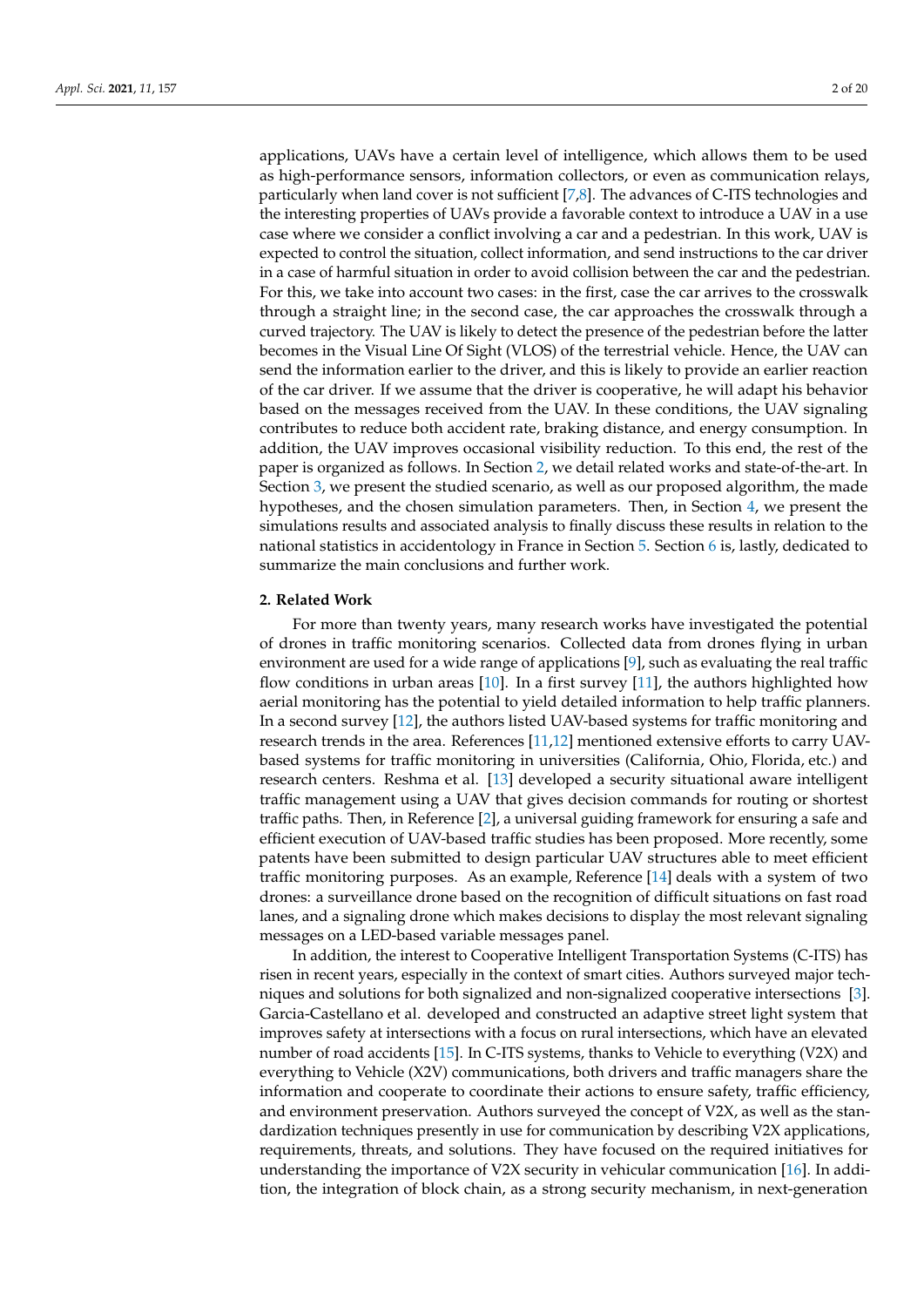V2X communications was examined, which comes up with new opportunities to empower advanced V2X networks, capabilities, applications, and services [\[17\]](#page-18-16). UAV can be used in a lot of ITS applications, thanks to the development of UAV-based systems. For example, Martinez Herdia et al. presented an emergency radio beacon specifically designed to find and recover small UAVs. They carried experiments to show its high precision and endurance [\[18\]](#page-18-17). According to Reference [\[4\]](#page-18-3), UAV can be used in a lot of ITS applications, and there are huge potential and numerous challenges for UAV-enabled ITS for next generation smart cities. One among these challenges is UAV communications in smart cities. In Reference [\[19\]](#page-18-18), the author developed algorithms and mathematical frameworks to design, optimize, deploy and operate UAV-based communication systems. In fact, UAVs can act as intermediate relays to collect information and transmit it to ground vehicles, due to their flexible mobility, especially if the communication ground infrastructure is not available [\[20\]](#page-18-19). The work in Reference [\[21\]](#page-18-20) highlighted the minimum number of UAVs needed to guarantee a target connectivity threshold among vehicles, for a given geographical area and vehicle density, especially in the case of road side unit (RSU) failure and lack of Vehicle-to-Vehicle (V2V) communication. Reference [\[22\]](#page-18-21) proposed UAV-assisted vehicular ad-hoc network (VANET) routing protocols to improve data routing and connectivity among ground vehicles through the use of drones. Several researchers have been more particularly interested in the interaction between drones and cars and suggested the development of hybrid ad-hoc networks. In Reference [\[23\]](#page-18-22), authors proposed an infrastructure-less Vehicle-Drone hybrid ad-hoc network (VDNet), where UAVs are expected to boost V2V data message transmission. Authors in Reference [\[24\]](#page-18-23) investigated the use of an heterogeneous network of drones and vehicles in an urban context, where communications between drones and vehicles may be crucial for transmitting important information, such as real time traffic. Hadiwardoyo et al. tackled different aspects of the communication between cars and drones. In Reference [\[25\]](#page-18-24), they proposed an experimental characterization of UAV to Car communications and emphasized that its range could reach 3 km in a rural area, when the 5 GHz frequency band is used. In Reference [\[26\]](#page-18-25), they proposed a realistic model for simulating this type of communication link, enabling alert broadcasts in emergency situations. In Reference [\[27\]](#page-19-0), they have recently developed a technique to optimize the UAV positioning in a 3D space, for dynamic Drone to Car communication. One can find more information about open problems and remaining challenges in the field of UAV communications in Reference [\[28\]](#page-19-1).

Another C-ITS feature is that vehicles are expected to be autonomous (no human intervention is needed). Hence, road safety is an important aspect that should be considered and highlights number of issues that are still open problems, especially when Vulnerable Road Users (VRU), such as pedestrians, cyclists, or two-wheel-vehicles, are involved. As far as road safety is concerned, authors in Reference [\[29\]](#page-19-2) surveyed communications between vehicles and VRUs and suggested that an open research challenge in the area is that a vehicle and a VRU that are potentially on the verge of collision may need to communicate with each other using real-time algorithms in the presence of V2X communications. In addition, drones can be a viable technology for monitoring pedestrian traffic characteristics in outdoor pedestrian zones [\[30\]](#page-19-3). UAVs are also used as aerial sensors to collect videos aiming at analyzing surrogate safety of pedestrian-vehicle conflicts at intersections [\[8\]](#page-18-7). In Reference [\[31\]](#page-19-4), authors tackled pedestrian safety diagnosis at signalized crosswalks using traffic conflict technique, and emphasized that the most serious pedestrian-vehicle conflicts occur when vehicles travel at high speed. Tracking and simulating pedestrian movements is part of the solution to protect their safety at intersections [\[7\]](#page-18-6). In Reference [\[32\]](#page-19-5), the reader can also find models for pedestrian path prediction at 2 s time horizon, and this helps to analyze interactions between pedestrians and straight-going vehicle at non-signalized crosswalks. Extensive research studied pedestrian behaviors, while other works focused on the car driver behavior, like the recent patent [\[33\]](#page-19-6) where the inventor proposed a traffic control system, controller, and method for directing vehicle behavior at a defined spatial location, based on a UAV hovering above a roadway.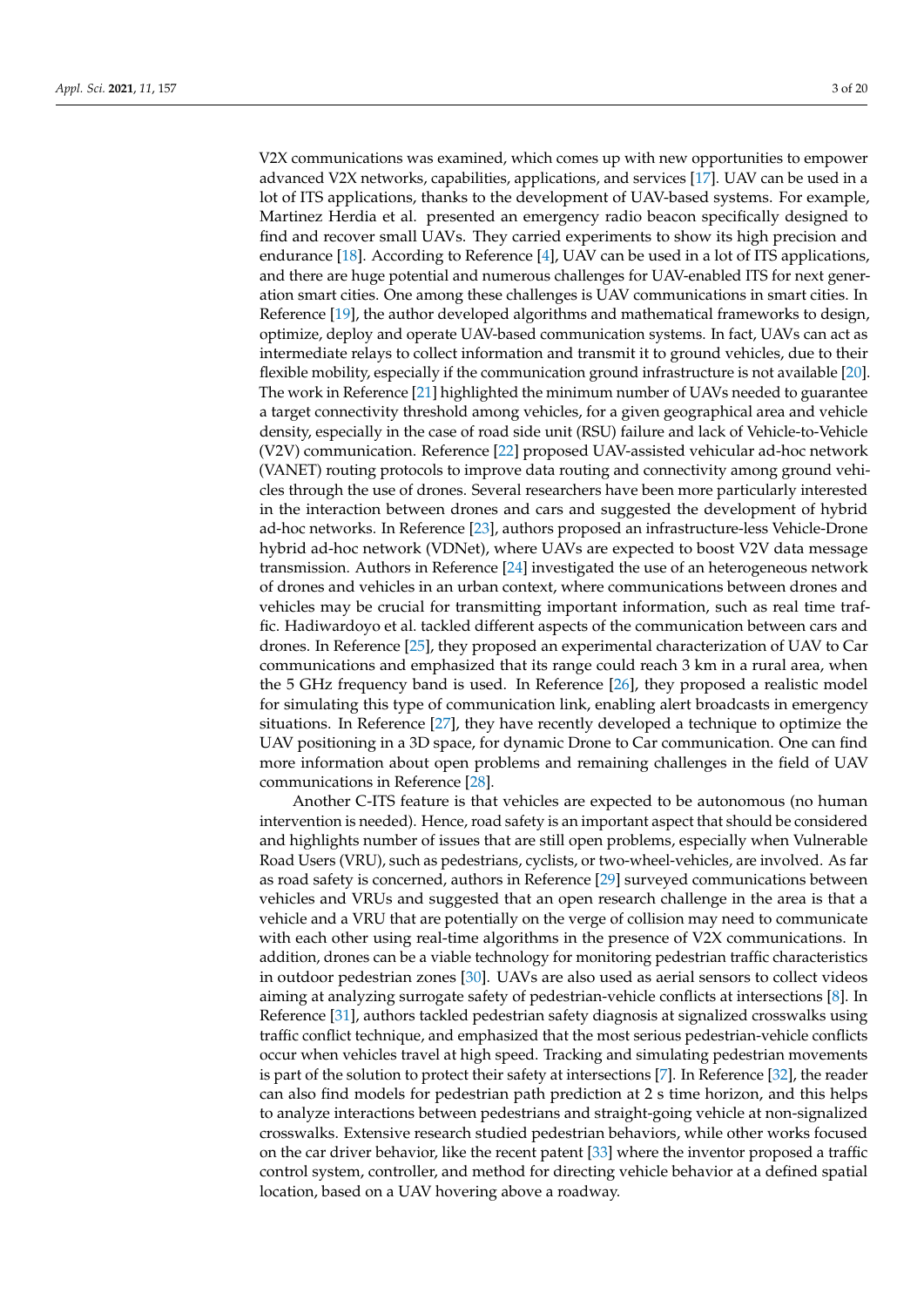Analyzing the vehicle driver behavior is of interest not only to avoid collisions with other road users but also to reduce gas emissions and their impact on the environment. This trend is related to climate change issues, especially in crowded cities. Extensive research works tackled the aspect of energy consumption minimization. In fact, based on the Pulse Width Modulation (PWM) dimming principle, authors in Reference [\[34\]](#page-19-7) presented a partial feed-back closed loop control scheme for LEDs, which has the capability to stabilize illuminance satisfactorily and which calculates economically the quantity of electric light to compensate the illuminance. Authors in Reference [\[35\]](#page-19-8) showed that the driver behavior has a direct impact on the environment and the vehicle emission. This impact depends on the trip purpose and is the highest for work-related trips. Researchers in Reference [\[36,](#page-19-9)[37\]](#page-19-10) have provided tips for drivers on how to efficiently minimize fuel consumption and emission levels, including hard braking, sudden acceleration or deceleration, and idling (these items are the main principles of ecodriving). Authors in Reference [\[38\]](#page-19-11) demonstrated that energy feedback has an influence on ecodriving, and they developed an interactive energy feedback interface and tested it on multiple types of vehicles. An approach to optimize throughput and maximize comfort, while minimizing travel delay and fuel consumption assuming vehicle to infrastructure communication, is proposed in Reference [\[39\]](#page-19-12). Some other works focused on behavior at the vicinity of intersections. Authors in Reference [\[40\]](#page-19-13) developed algorithms and modeled and tested ecodriving at the approach of a roadway intersection. Bento et al. (2019) [\[41\]](#page-19-14) presented an intersection traffic management system for automated vehicles arriving to the intersection without colliding with each other, while, at the same time, reducing the intersection delay, as well as the environmental impacts (fuel consumption and greenhouse gas emissions of  $CO<sub>2</sub>$ ). Regarding the fuel consumption model, Loulizi, Rakha, and Bichiou (2017) [\[42\]](#page-19-15) showed that it depends on the grade and on the instantaneous power, as a function of the driver acceleration and resistance forces on the vehicle. Authors in Reference [\[43\]](#page-19-16) recently proved that the optimization of the road infrastructure is also a part of the solution to reduce road vehicles consumption, and they developed a road speed sectioning technique for this purpose.

In this work, we were interested in the intersection between the different research areas mentioned above (drones for traffic monitoring, drones communications in smart cities, road safety, and minimization of the energy consumption). More specifically, we aimed at studying to which extent the presence of a drone that communicates with vehicles and infrastructure may improve both road safety and energy efficiency, in a specific use case that is likely to occur often in a smart city context and involves a VRU. For this, we considered a crosswalk involving a car and a pedestrian. We placed a UAV at the top of the scene which is expected to control the situation, collect information, and send instructions to the car driver and/or the infrastructure in case of harmful situation to avoid car-pedestrian collision. Hence, we emphasize the benefit from using an UAV to reduce both accidents rate and braking distance, as well as to improve energy efficiency in the global system and occasional visibility reduction. It will be taken into account two situations: when the car is arriving through straight line and when the car approaches the crosswalk through a curved trajectory.

#### <span id="page-3-0"></span>**3. Materials and Methods**

#### *3.1. Problem Statement*

We consider a crosswalk involving a car and a pedestrian. The car approaches the crosswalk (at a distance  $d_c$ , with a speed  $v_c$  and an acceleration  $a_c$ ). The pedestrian intends to cross the road at the same moment. This scenario is represented in Figure [1.](#page-4-0)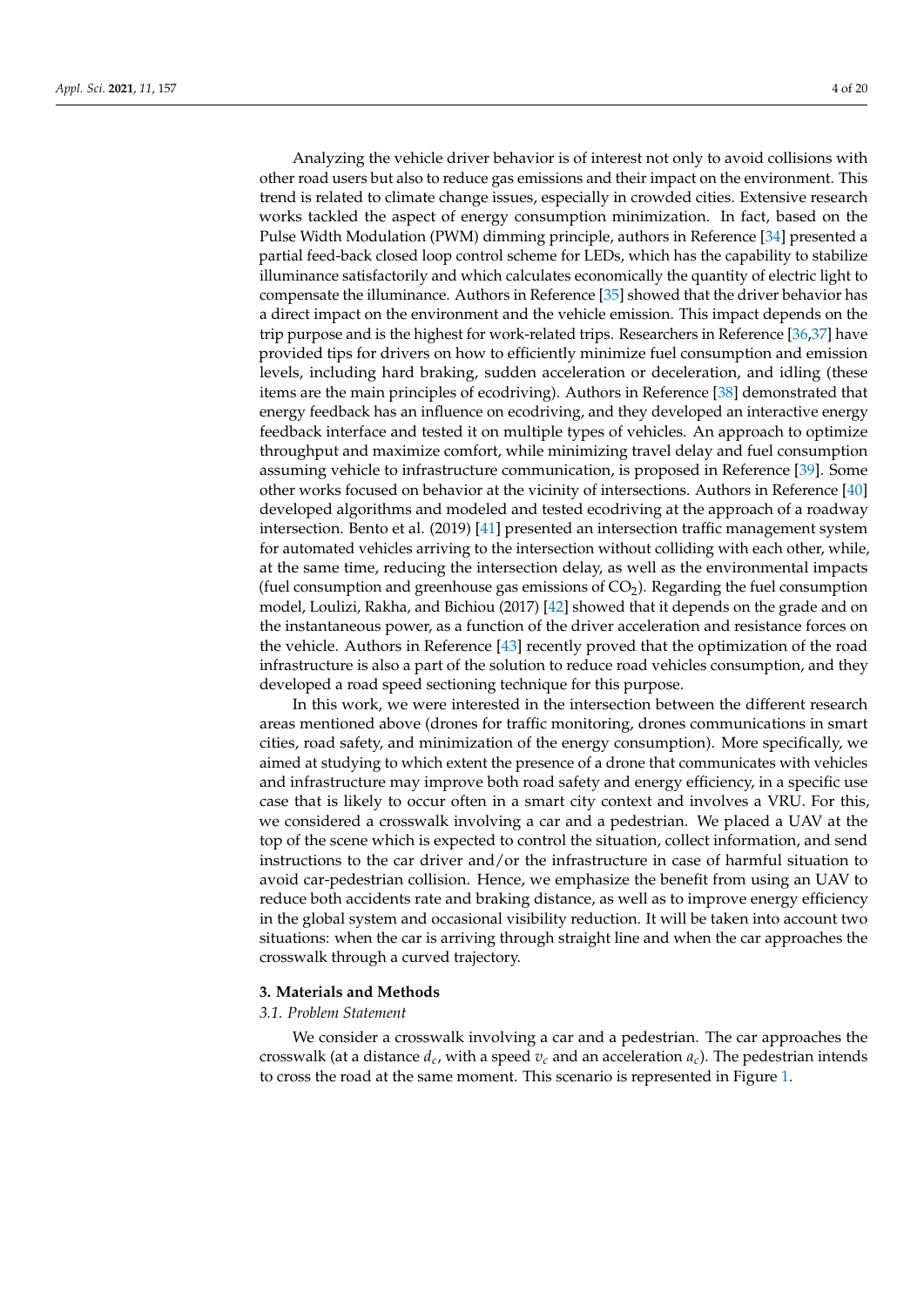<span id="page-4-0"></span>

**Figure 1.** Classical crosswalk: one pedestrian and one car coming through a straight line.

To avoid the collision, the car must stop and let the pedestrian safely cross the intersection (final speed  $v_{c,f} = 0$ ). When the pedestrian becomes in the field of view of the car driver, the latter brakes to stop before the crosswalk. The traveled distance during this process is the stopping distance *dc*,*<sup>s</sup>* , defined by Equation [\(1\)](#page-4-1), where *dc*,*p*−*<sup>r</sup>* is the perceptionreaction distance (this corresponds to the traveled distance during the perception-reaction time *tp*−*<sup>r</sup>* of the driver), and *dc*,*<sup>b</sup>* is the braking distance (this corresponds to the distance while the speed is decreasing up to the vehicle stops). In addition, we use Equation [\(2\)](#page-4-2) to compute *dc*,*p*−*<sup>r</sup>* .

<span id="page-4-1"></span>
$$
d_{c,s} = d_{c,p-r} + d_{c,b}, \tag{1}
$$

<span id="page-4-2"></span>
$$
d_{c,p-r} = t_{p-r} \cdot v_c. \tag{2}
$$

To compute the braking distance, we consider the model of kinetic energy dissipation. The theoretical braking distance can be computed by determining the work required to dissipate the vehicle's kinetic energy. The model is detailed in Reference [\[44\]](#page-19-17). The braking distance  $d_{c,b}$  satisfies Equation [\(3\)](#page-4-3), where *m* is the mass of the car, and *L* represents the longitudinal frictional forces (see Equation [\(4\)](#page-4-4)).

<span id="page-4-3"></span>
$$
\int_0^{d_{c,b}} L dl = \frac{1}{2} \cdot m \cdot v_c^2,\tag{3}
$$

<span id="page-4-4"></span>
$$
L = f_l \cdot N = f_l \cdot m \cdot g,\tag{4}
$$

with  $N$  being the normal tire-pavement reaction,  $f_l$  the coefficient of friction between the road surface and the tires, and *g* the gravity of Earth. If we consider an average coefficient of friction over the braking distance (not depending on the speed), by applying Newton's second law and equation of motion, the braking distance is determined by equation

<span id="page-4-5"></span>
$$
d_{c,b} = \frac{v_c^2}{2 \cdot f_l \cdot g}.\tag{5}
$$

By combining Equations [\(2\)](#page-4-2) and [\(5\)](#page-4-5), it yields:

<span id="page-4-6"></span>
$$
d_{c,s} = t_{p-r} \cdot v_c + \frac{v_c^2}{2 \cdot f_l \cdot g}.\tag{6}
$$

To avoid collisions,  $d_{c,s}$  must be lower than  $d_c$ , at the instant the car driver sees the pedestrian. This condition is likely to be satisfied if  $v_c$  is below a threshold  $v_0$  (usually the authorized speed limit). However, if  $v_c$  is too high, the stopping distance would be too large, and there would be a collision between the car and the pedestrian at the limit condition of braking. In fact, a too high value of  $v_c$  can be due to several factors, essentially related to both drivers and pedestrians behaviors:

- visibility limits when driving by night or by curved road,
- lack of attention from the driver,
- lack of attention from the pedestrian, and
- infrastructure characteristics.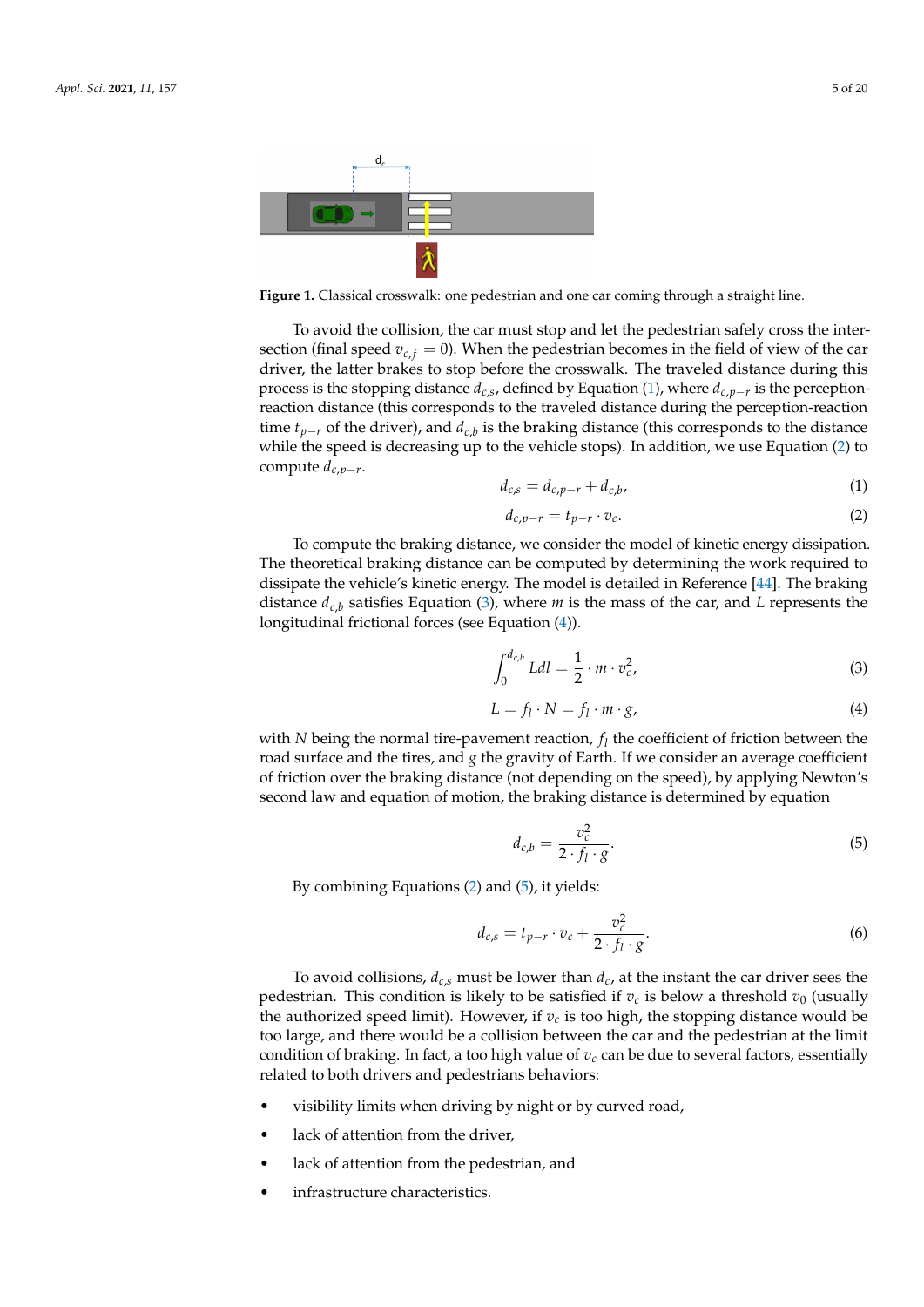Moreover, during braking, to evaluate exactly the evolution of the speed *vc*,*braking* as a function of the distance ( $d_{c,braking}$ ), we consider that  $f_l$  depends on the speed ( $v_c$ ), and, in this case, we consider an average deceleration (*ac*,*braking*), obtained empirically [\[45\]](#page-19-18).

$$
v_{c,braking} = \sqrt{v_c^2 - 2 \cdot a_{c,braking} \cdot d_{c,braking}}
$$
 (7)

In this work, we focused on adding a drone on the top of the scene, just over the crosswalk, named "controlled by drone". The drone observes the vehicle and sends alerts to its driver and/or to the infrastructure in case of harmful situation. The authors in Reference [\[29\]](#page-19-2) mentioned that there are alerts for both pedestrians and vehicle drivers for signalized street crossing scenario. The alert for pedestrians is based on Mobile Accessible Pedestrian Signal System. Message exchanges are suggested as starting before the driver sees the pedestrian. In this case, the drone helps the driver to progressively adjust the vehicle speed before braking, thus reducing its fuel consumption. We take into account two situations (see Figure [2\)](#page-5-0). In the first situation, the vehicle approaches the crosswalk through a straight line. In the second situation, the vehicle has a curved trajectory. This has an impact on the friction coefficient  $f_l$  and, consequently, on the braking distance  $d_{c,b}$ , as can be noticed below. For pedestrians' safety purposes, we added a safety barrier several meters before the beginning of the crosswalk (at distance *dstop*). The barrier automatically rises in the case that the driver does not react to all the alerts coming from the UAV. The presence of safety barriers is helpful on roads where traffic flow is dense, such as shopping streets and business districts. More generally, and to include all use cases and all types of roads, audible alerts are sent to both drivers and pedestrians, as an alternative solution. The survey in Reference [\[29\]](#page-19-2) discussed a similar solution in the case of vehicle-to-pedestrian communication.

<span id="page-5-0"></span>

**Figure 2.** Our considered scenario: crosswalk controlled by drone. (**left**) The car comes through a straight line. (**right**) The car comes through a curved trajectory.

#### *3.2. Metrics of Interest*

## 3.2.1. Speed Profile

This profile is determined by the values of  $v_c(t)$  with respect to time. Generally, for a normal driver's behavior,  $v_c(t) \le v_0$ , being  $v_0$  the authorized speed limit. One can see, in Figure [3,](#page-6-0) some examples of speed profile plots.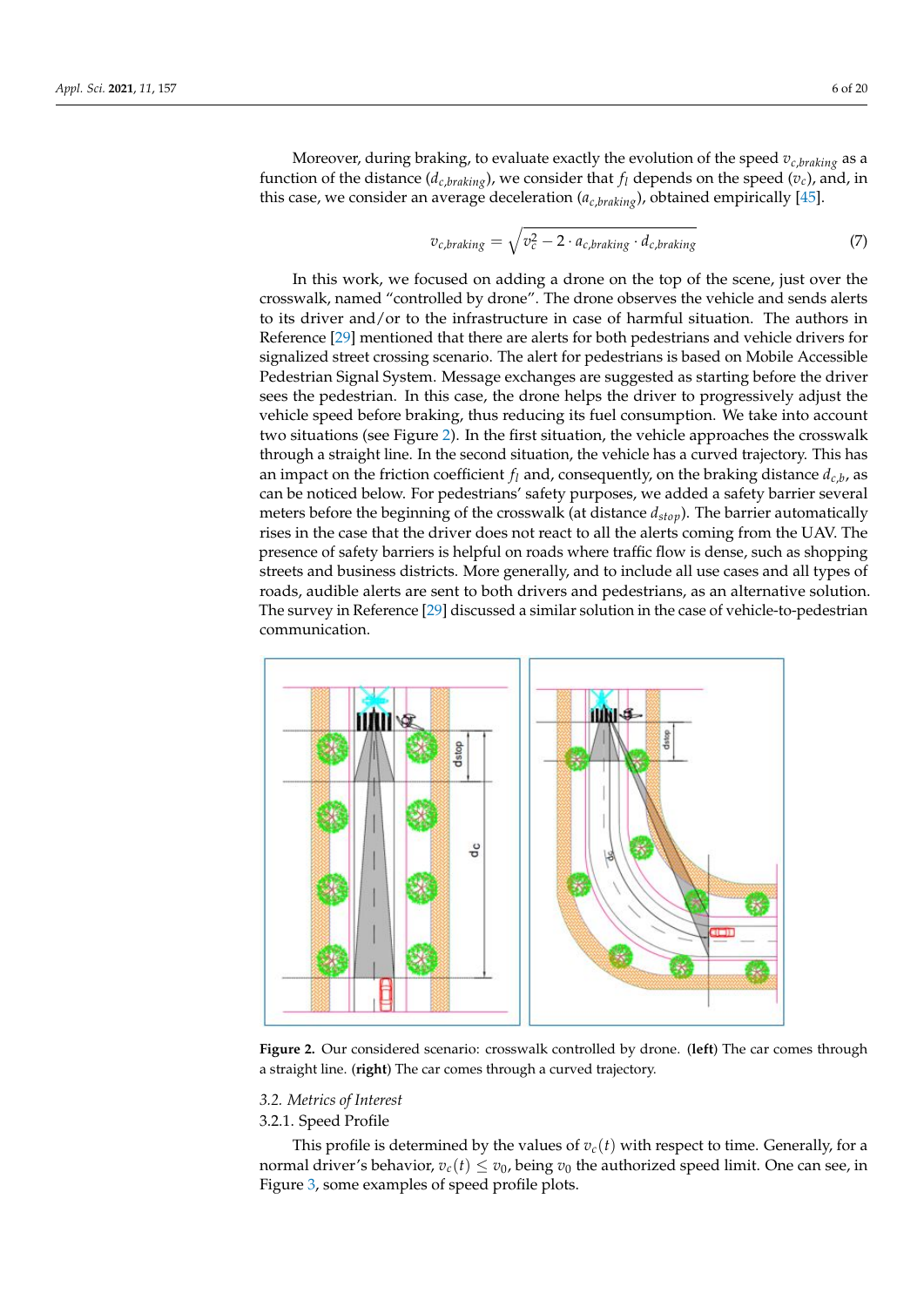## 3.2.2. Acceleration Profile

This profile is determined by the values of  $a_c(t)$  with respect to time. As mentioned in Reference [\[46\]](#page-19-19), it is hard to precisely determine the set of physical parameters that guarantee passengers' comfort. However, after a large number of experiments and observations, it has been proposed that the comfort is lost if  $a_c \ge a_0$ , being  $a_0$  the maximum tolerable longitudinal acceleration ( $a_0 = g/10$ ). For a normal driver's behavior,  $a_c(t) \le a_0$ . In practice, we consider that the comfort is lost if the percentage of time where  $a_c(t) \ge a_0$ is higher than a threshold  $p_0$ %. One can see, in Figure [3,](#page-6-0) some examples of acceleration profile plots.

<span id="page-6-0"></span>

**Figure 3.** Selected driver examples: type 1 (dash-dot), type 2 (solid), type 3 (dot), type 4 (dash). Speeds (**a**) and accelerations (**b**).

#### 3.2.3. Perception-Reaction Distance

The perception-reaction distance depends on the perception-reaction time. Typical values of *tp*−*<sup>r</sup>* in different situations and for different drivers profiles can be found in Reference [\[47\]](#page-19-20). It reaches from less than 1 s to more than 2.5 s to specifically accommodate very elderly, debilitated, intoxicated, or distracted drivers.

#### 3.2.4. Braking Distance

The braking distance depends on the vehicle speed and the friction coefficient *f l* . There are many methods in the literature to determine  $f_l$ , like mentioned in Reference [\[48\]](#page-19-21). In this work, we use the  $f_l$  coefficients given in Table [1](#page-6-1) for different values of the speed  $v_c$ , for straight dry, straight wet, curved dry, and curved wet trajectories.

| $v_c$ (km/h)              | 40   | 60   | 80   | 100  | 120  | 140   |
|---------------------------|------|------|------|------|------|-------|
| $f_l$ (straight dry line) | 0.46 | 0.46 | 0.42 | 0.38 | 0.34 | 0.31  |
| $f_l$ (straight wet line) | 0.23 | 0.23 | 0.21 | 0.19 | 0.17 | 0.155 |
| $f_l$ (curved dry line)   | 0.37 | 0.37 | 0.34 | 0.30 | 0.27 | 0.25  |
| $f_1$ (curved wet line)   | 0.19 | 0.19 | 0.17 | 0.15 | 0.14 | 0.13  |

<span id="page-6-1"></span>**Table 1.** Some values of  $f_l$  vs  $v_c$  used in this work.

We used a polynomial approximation to determine the relationship between  $f_l$  and  $v_c$ in four cases (straight dry line, straight wet line, curved dry line, and curved wet line). We obtained Equations  $(8)$ – $(11)$ , respectively.

<span id="page-6-2"></span>
$$
f_{l,straight\; dry\; line} = 3 \cdot 10^{-7} (3.6 v_c)^3 - 8 \cdot 10^{-5} (3.6 v_c)^2 + 0.006 (3.6 v_c) + 0.3381,
$$
 (8)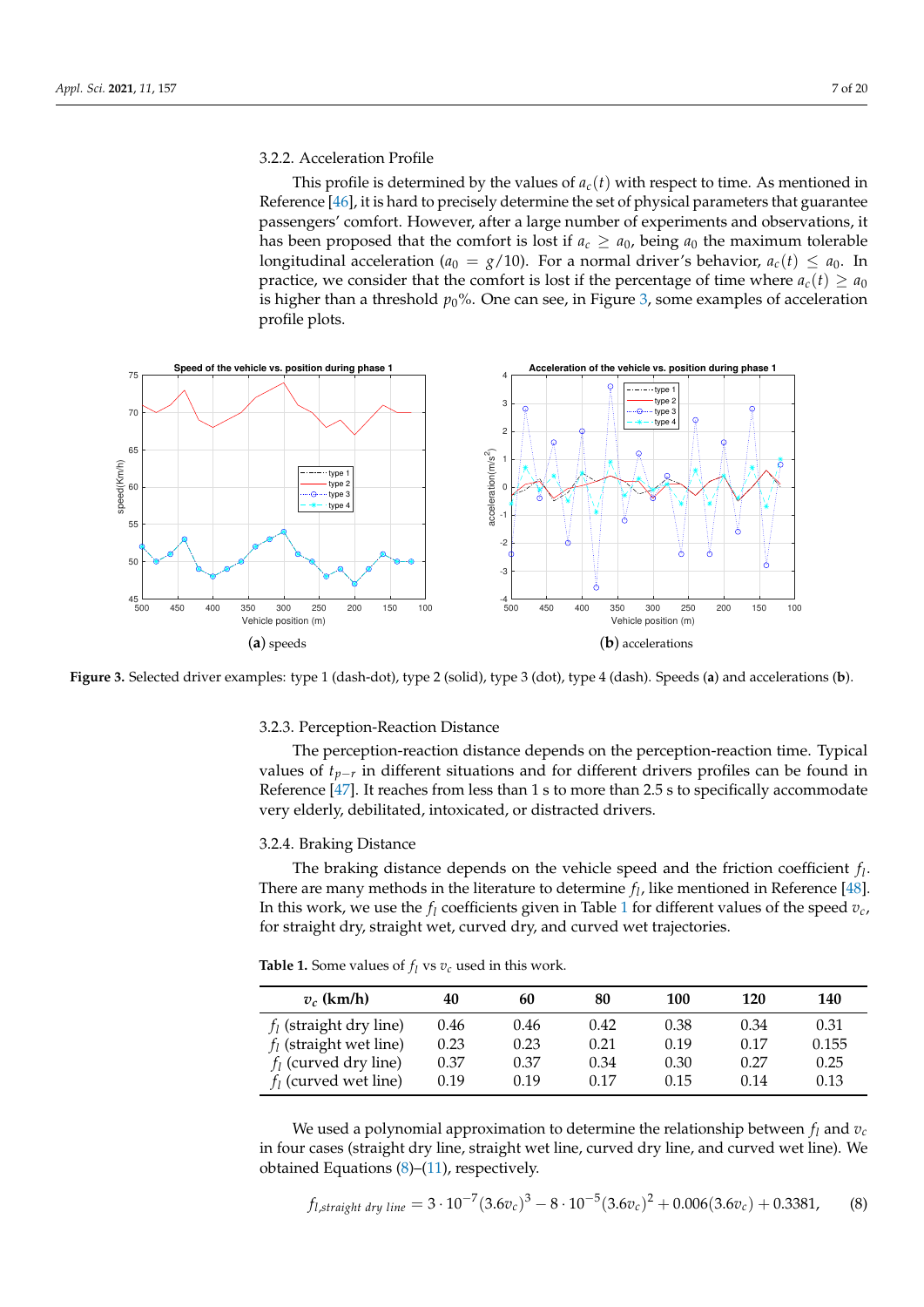$$
\mathcal{L}^{\text{max}}(\mathcal{L}^{\text{max}})
$$

<span id="page-7-1"></span>
$$
f_{l,straight\ wet\ line} = 1.5 \cdot 10^{-7} (3.6 v_c)^3 - 4 \cdot 10^{-5} (3.6 v_c)^2 + 0.003 (3.6 v_c) + 0.169,
$$
 (9)

<span id="page-7-2"></span>
$$
f_{l, curved\ dry\ line} = 3 \cdot 10^{-7} (3.6 v_c)^3 - 9 \cdot 10^{-5} (3.6 v_c)^2 + 0.006 (3.6 v_c) + 0.2419,
$$
 (10)

<span id="page-7-0"></span>
$$
f_{l,curved\ wet\ line} = 2 \cdot 10^{-7} (3.6 v_c)^3 - 4 \cdot 10^{-5} (3.6 v_c)^2 + 0.0028 (3.6 v_c) + 0.1367. \tag{11}
$$

#### 3.2.5. Fuel Consumption

We are also interested in the instantaneous fuel consumption  $FC(t)$  by the vehicle at the vicinity of the crosswalk. To compute this parameter, we are inspired from the model detailed in Reference [\[42\]](#page-19-15), where  $FC(t)$  depends on the instantaneous power  $P_c(t)$  and road-related parameters ( $α_0$ ,  $α_1$  and  $α_2$ ):

$$
FC(t) = \alpha_0 + \alpha_1 \cdot P_c(t) + \alpha_2 \cdot P_c^2(t), \qquad (12)
$$

$$
P_c(t) = m \cdot v_c(t) \cdot a_c(t) \cdot 1.04. \tag{13}
$$

To assess the impact of studies on optimizing energy consumption, monitoring is required over substantial distances (at least hundreds of meters); this is why we will apply our approach to the longer phase of our study, which is phase 1 (see Section [4\)](#page-8-0).

#### *3.3. Assumptions*

To emphasize the drone contribution to road safety in the scenario described below, several assumptions are taken into account.

It is considered that only one car is about to arrive to the crosswalk. Hence, in this work, we do not take into account any traffic model. In addition, for problem simplification purposes, we consider that, at each time instant *t*, there is a pedestrian intending to cross. This means that the probability of pedestrian presence at the crosswalk is equal to 1.

In addition, the infrastructure is assumed to be equipped with enough number of relaying sensors, such that the drone receives instantly reliable information about the scene. Moreover, the drone is equipped with sensors that correctly exchange information with both the car and the infrastructure. Hence, in this paper, we do not focus on the way how the information flows transit, and we do not take into account the transmission delays from and to the drone. Moreover, all the metrics of interest can be expressed as functions of the distance *d<sup>c</sup>* (instead of time *t*).

## *3.4. Algorithm*

We now detail our proposed algorithm which consists in three phases. The first phase aims at determining if the vehicle driver is normal or abnormal. During the second phase, the drone suggests as a decision to the vehicle to progressively decrease its own speed if necessary. Finally, the third phase concerns the final braking step. The algorithm is summarized in Figure [4.](#page-8-0)

### 3.4.1. Phase 1: Driver Behavior Checking

This phase aims at identifying if the car driver has normal or abnormal behavior. For this, the drone observes the car from initial distance  $d_{c,i}$  to a threshold distance  $d_{c,t}$ , between the car and the crosswalk. The collected information are the speed profile  $v_c(d_c)$  and the acceleration profile  $a_c(d_c)$ .

At distance  $d_{c,t}$ , the drone checks the driver behavior. Two situations are possible. If either  $v_c(d_{c,t}) > v_0$  or  $a_c(d_{c,t}) > a_0$  or that more than  $p_0$  values in the acceleration profile are greater than *a*0, then the drone considers that the driver behavior is abnormal. This means that either the car is approaching the crosswalk too fast or that it has sudden acceleration/deceleration or that it presents residual acceleration (respectively). In this case, the drone sends an alert to the driver, as well as to the infrastructure, unless the drone considers that the car driver behaves normally. In addition, the drone sends information to the vehicle about energy consumption and informs it on whether or not its consumption is well optimized.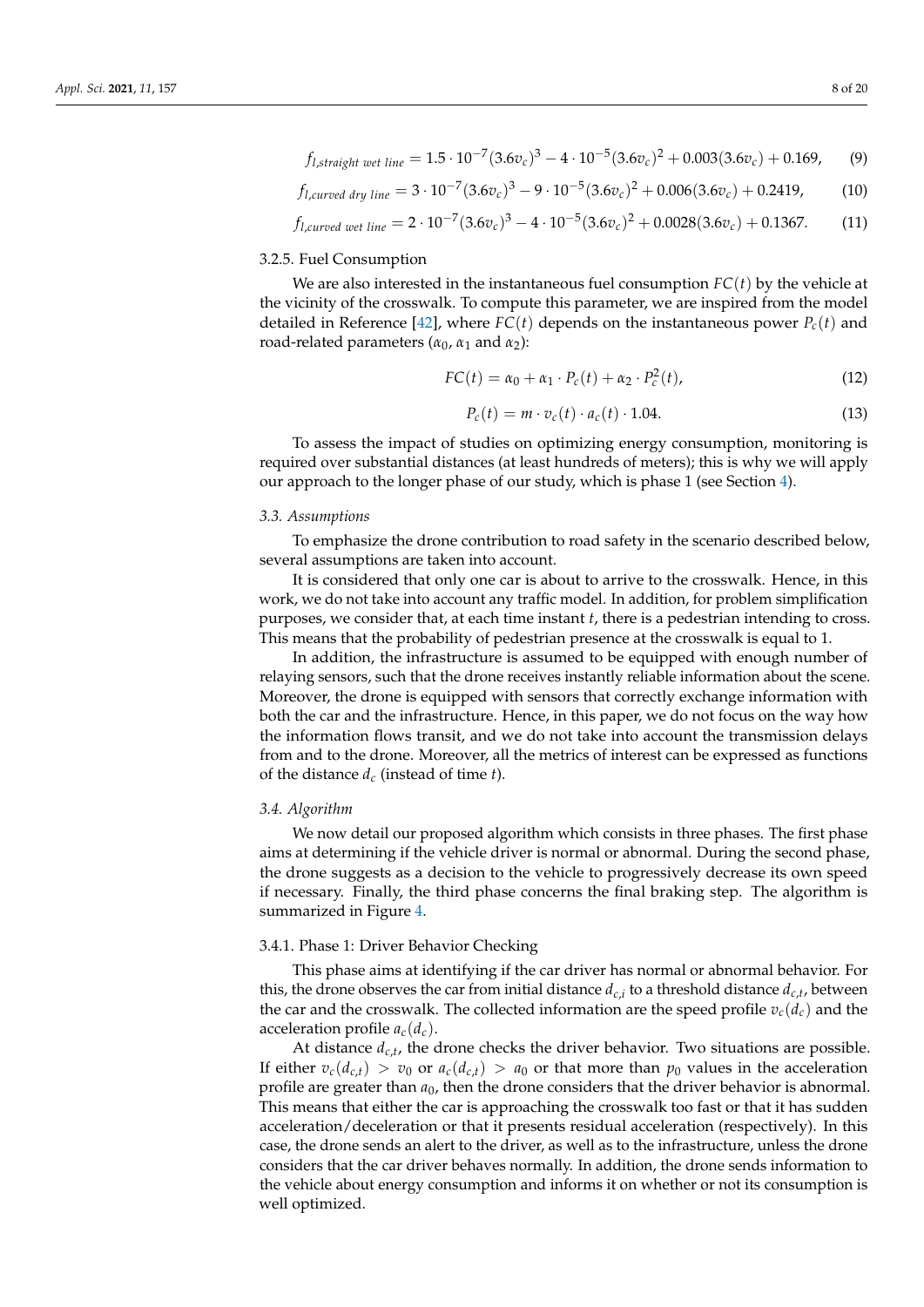<span id="page-8-0"></span>

Distance to the crosswalk

**Figure 4.** Proposed algorithm consisting in three phases: phase 1 (determining the driver behavior), phase 2 (progressively adjusting the vehicle speed), and phase 3 (braking).

## 3.4.2. Phase 2: Progressive Speed Adjustment

During this phase, the drone focuses on the car progression up to the braking distance. The idea is to compare speed and acceleration profiles with reference profiles  $v_{c,ref}$  and  $a_{c,ref}$ , and this operation is repeated at the expiration of each perception and reaction distance  $d_{c,p-r}$  up to the braking distance.

The reference profiles are designed for energy minimization purposes and are similar to those presented in Reference [\[43\]](#page-19-16) (road speed sectioning). The reference speed varies linearly with respect to the distance (constant speed grade  $\delta v$ , see Equation [\(14\)](#page-8-1)), and the acceleration is then a negative constant (it is a deceleration before the driver starts to brake; see Equation  $(15)$ ).

<span id="page-8-1"></span>
$$
v_{c,ref2}(d_c) = \frac{\delta v}{d_{c,t} - d_{b,ref}} \cdot d_c + (v_0 + \delta v - \frac{d_{c,t} \cdot \delta v}{d_{c,t} - d_{b,ref}}),
$$
(14)

<span id="page-8-2"></span>
$$
a_{c,ref2}(d_c) = \frac{-\delta v}{d_{c,t} - d_{b,ref}},
$$
\n(15)

$$
d_{b,ref} = d_{stop} + \frac{v_0^2}{2 \cdot f_l \cdot g}.
$$
\n(16)

If  $v_c(d_{c,t} - k \cdot d_{c,p-r}) \ge v_{c,ref2}(d_{c,t} - k \cdot d_{c,p-r})$  or  $a_c(d_{c,t} - k \cdot d_{c,p-r}) \ge a_{c,ref2}(d_{c,t} - k \cdot d_{c,p-r})$ *d*<sub>*c*,*p*−*r*</sub>) (considering the *k*<sup>th</sup> iteration), this means that either the vehicle is still traveling at too high speed or that it is not decelerating enough. In this case, the drone sends an alert to the driver to reduce the speed, unless the drone considers that the trip is safe and thus it remains silent. The drone forecasts and anticipates the braking distance. However, the most important part of the process holds in the last meters before the crosswalk. If the vehicle has very well predicted its speed within the allotted time, phase 3 does not take place if the pedestrian had time to leave the vehicle driver's visual line of sight.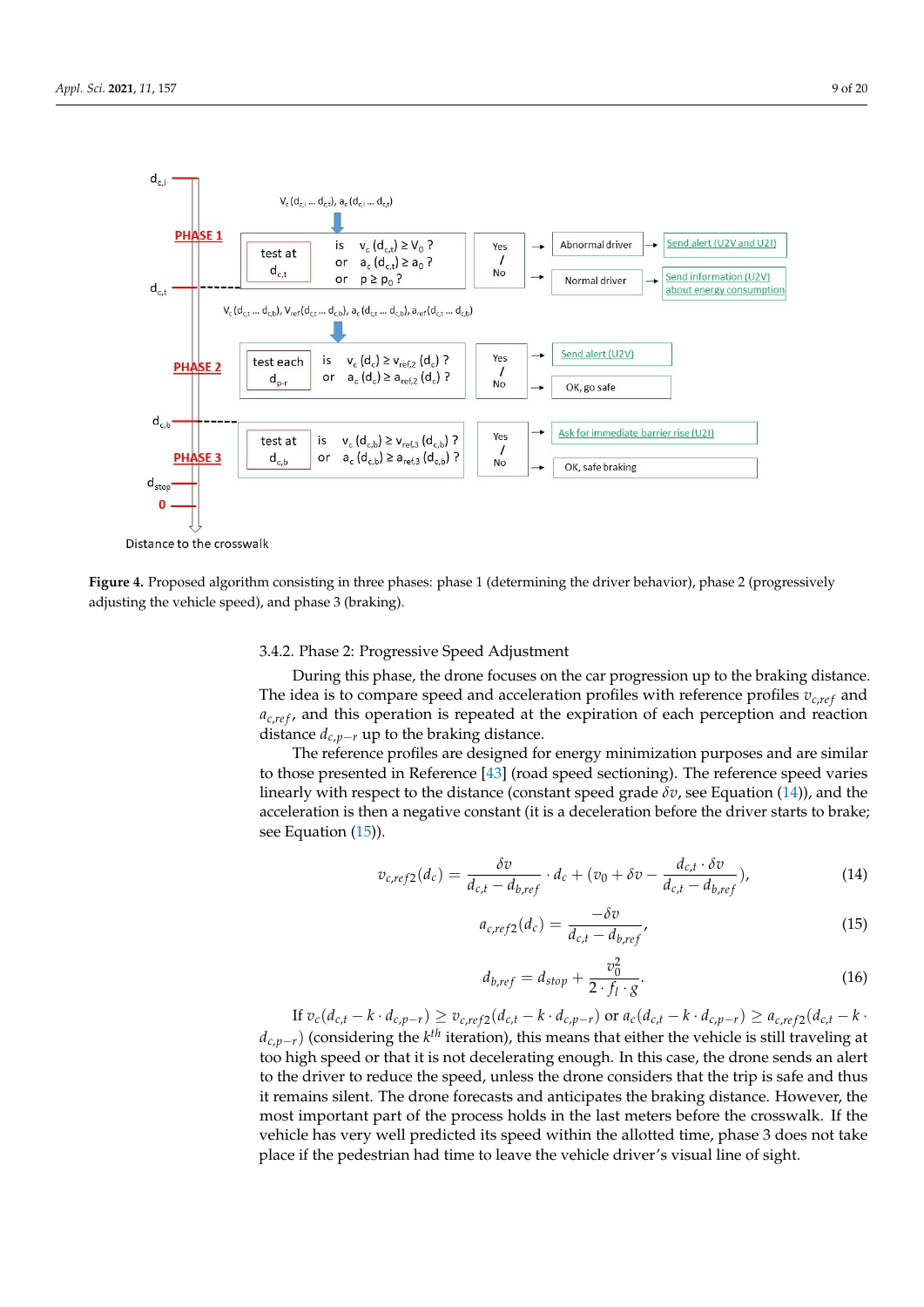3.4.3. Phase 3: Braking

This phase starts at  $d_{c,b} = d_{b,ref} + d_{stop}$  (the vehicle stops, at worst, at the same position as the barrier). Reference braking profiles are given by Equations [\(17\)](#page-9-0) and [\(18\)](#page-9-1). The speed profile is determined by kinetic energy dissipation model, and the acceleration profile is related to the time derivative of the former. At *dc*,*<sup>b</sup>* , the drone compares the vehicle speed with the reference speed value (i.e.,  $v_0$ ). If  $v_c(d_{c,b}) \le v_0$  (cooperative driver), the braking will be safe, and the vehicle will stop before the barrier, unless there will be a collision between the car and the barrier but the pedestrian remains safe. In all cases, to compute speed and acceleration in this phase,  $v_0$  should be replaced by  $v_c(d_{c,b})$  in [\(17\)](#page-9-0) and [\(18\)](#page-9-1).

<span id="page-9-0"></span>
$$
v_{c,ref3}(d_c) = \sqrt{v_0^2 - 2 \cdot f_l \cdot g \cdot (d_{b,ref} - d_c)},
$$
\n(17)

<span id="page-9-1"></span>
$$
a_{c,ref3}(d_c) = \frac{-f_l \cdot g}{\sqrt{v_0^2 - 2 \cdot f_l \cdot g \cdot (d_{b,ref} - d_c)}}.
$$
(18)

*3.5. Simulation Setup*

3.5.1. Simulation Parameters

In the following, we consider that the earth gravity is equal to  $g = 9.87 \text{ m} \cdot \text{s}^{-2}$  and that the friction coefficients satisfy Equation [\(8\)](#page-6-2) or [\(9\)](#page-7-1) or [\(10\)](#page-7-2) or [\(11\)](#page-7-0). The other parameter sets are detailed in Table [2](#page-9-2) (for road-related parameters) and Table [3](#page-9-3) (for vehicle-related parameters). We recall that, in all our equations, the parameters are defined in the International System of Units. In Table [2,](#page-9-2) the speed limit and the speed grade are given in another unit  $(km \cdot h^{-1})$ , more representative of what is used in practice. Finally, for phase 1, we assumed that the data (speeds and accelerations) are collected each *dstep* = 20 m.

| Parameter                                                     | Value             | Unit              |  |  |
|---------------------------------------------------------------|-------------------|-------------------|--|--|
| $v_0$                                                         | 50                | $km \cdot h^{-1}$ |  |  |
| a <sub>0</sub>                                                | $0.1\,\mathrm{g}$ | $m·s^{-2}$        |  |  |
| $p_0$                                                         | 80                | $\frac{0}{0}$     |  |  |
| $\begin{array}{c} d_{c,i} \\ d_{c,t} \\ d_{stop} \end{array}$ | 500               | m                 |  |  |
|                                                               | 120               | m                 |  |  |
|                                                               | 5                 | m                 |  |  |
| $\delta v$                                                    | 5                 | $km \cdot h^{-1}$ |  |  |
| $\alpha_0$                                                    | 0.00042581        | not applicable    |  |  |
| $\alpha_1$                                                    | 0.000025331       | not applicable    |  |  |
| $\alpha_2$                                                    | 0.000001          | not applicable    |  |  |

<span id="page-9-2"></span>**Table 2.** Simulation parameters (road-related) used in this work.

<span id="page-9-3"></span>**Table 3.** Simulation parameters (vehicle-related) used in this work.

| Parameter       | Value | Unit |
|-----------------|-------|------|
| m               | 1224  | ^፡   |
| $\iota_{c,p-r}$ | ⊥.∪   | ◡    |

## 3.5.2. Driver Profiles

To perform all the simulations and cover all the possible cases in phase 1, four examples of drivers profiles are considered. We recall that data are in practice collected through U2V communication channels.

## 3.5.3. Reference Speed and Acceleration Profiles

Based on these parameters, the braking process starts at  $d_{b,ref, dry straight} = 25.55$  m if the trajectory is a dry straight-line, at  $d_{b,ref, wet straight} = 46.10$  m if the trajectory is a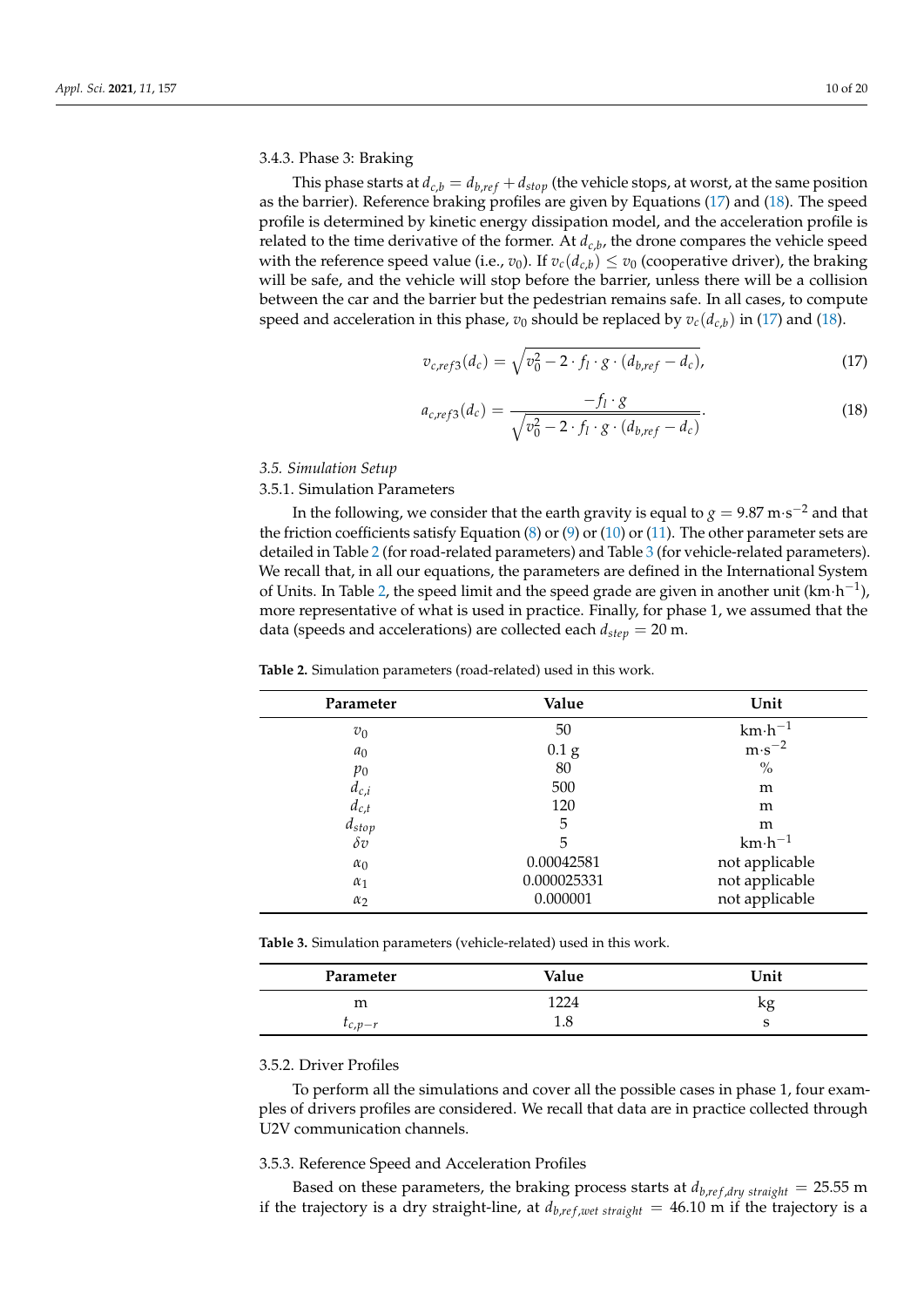wet straight-line, at  $d_{b,ref, drug}$   $_{curved}$  = 32.57 m if the trajectory is a dry curved-line, and at  $d_{b,ref,wet, curved} = 53.45$  m if the trajectory is a wet curved-line. In Figure [5,](#page-10-1) we depict the speed and acceleration reference profiles for all cases.

<span id="page-10-1"></span>

**Figure 5.** Speed and acceleration reference profiles: in the case of dry straight line (solid), wet straight line (dash-dot), dry curved line (dash), and wet curved line (dot).

# <span id="page-10-0"></span>**4. Results**

*4.1. Drivers Behavior Identification*

We now present the simulation results, starting by the phase 1. The algorithm outputs are summarized in Table [4.](#page-10-2) One can see that the results are coherent with data from Figure [3.](#page-6-0)

<span id="page-10-2"></span>**Table 4.** Results of phase 1 for the four driver types.

| <b>Driver Profile</b> | <b>Algorithm Outputs</b>                     |
|-----------------------|----------------------------------------------|
| Type 1                | Normal driving                               |
| Type 2                | Unwise driving, speed higher than the limit  |
| Type 3                | Uncomfortable driving, residual acceleration |
| Type 4                | Non-vigilant driving, sudden acceleration    |

At distance  $d_{c,t} = 120$  m, the driver "type  $1$ " arrives with a speed of 50 km·h<sup>-1</sup> (speed limit) and a null acceleration. Moreover, all the acceleration absolute values are at most equal to  $0.6 \text{ m} \cdot \text{s}^{-2}$ . This means that type 1 corresponds to a normal driver. For the driver "type 2", despite the fact that all acceleration values are similar to those of driver type 1, the speed at  $d_{c,t} = 120$  m reaches 70 km·h<sup>-1</sup>. The driver is abnormal because of exceeding the speed limit. For the driver "type 3", despite the fact that the speed satisfies the limit at  $d_{c,t} = 120$  m, the acceleration absolute values are, however, mostly higher than 1 m·s<sup>-2</sup> (16 values among 20). Hence, this driver is abnormal because of residual acceleration. For the driver "type 4", despite the fact that the speed satisfies the limit at  $d_{c,t} = 120$  m and that acceleration absolute values are all lower than  $0.9 \text{ m} \cdot \text{s}^{-2}$ , the last value is equal to 1 m $\cdot \text{s}^{-2}$ . Hence, this driver is abnormal because of sudden acceleration at  $d_{c,t} = 120$  m.

## *4.2. Speed and Acceleration Variations*

We are now interested in both speed and acceleration profiles from  $d_{c,t} = 120$  m to 0 m. During phase 2, for driver type 1, 3, and 4, the perception and reaction distance is equal to 25 m (and they have the same speed at  $d_{c,t}$ ). For driver type 2, the perception and reaction distance is equal to 35 m. In addition, hence, from now on, we show results only for driver type 1 and 2.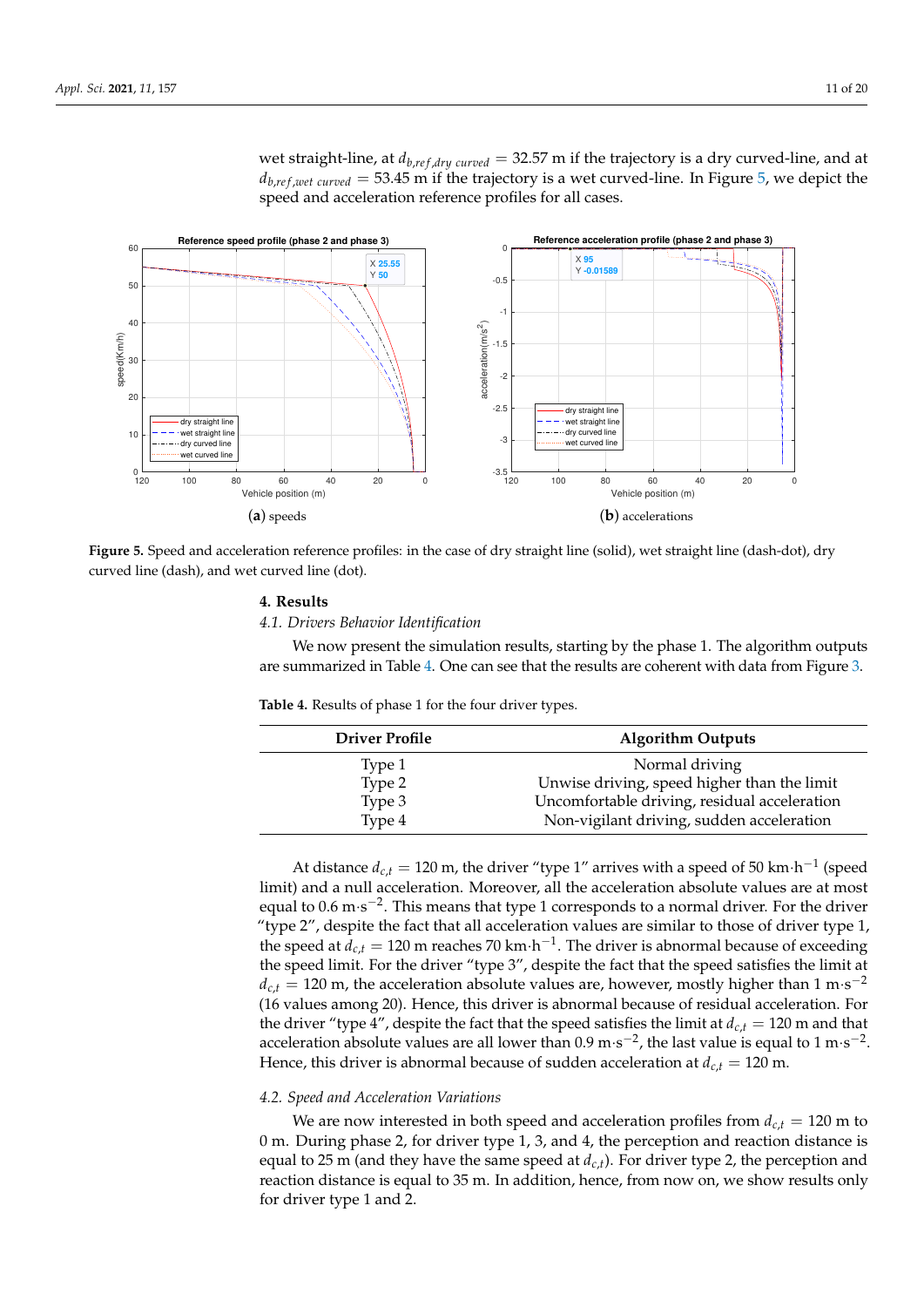During each iteration of phase 2, if the driver does not react to the drone alert, the speed is kept constant (compared to the previous iteration), and the acceleration is equal to 0. If the driver reacts to the drone alert (cooperative driver) or if there is no drone alert, at each iteration, the speed decreases by 10  $km \cdot h^{-1}$ , and the acceleration is a negative constant  $(-0.1 \text{ m} \cdot \text{s}^{-2})$ .

# 4.2.1. Case of Dry Straight Line

In this case, phase 3 starts at 25.55 m (ultimate test) for all the considered driver types. This means that there are 3 intermediate behavior checks (at 95 m, at 70 m, and at 45 m) for driver type 1 and 2 intermediate behavior checks (at 85 m and at 50 m) for driver type 2. We summarize the results for both drivers in Figures [6](#page-11-0) and [7.](#page-11-1)

<span id="page-11-0"></span>

**Figure 6.** Speeds and accelerations of driver type 1, case of dry straight line.

<span id="page-11-1"></span>

**Figure 7.** Speeds and accelerations of driver type 2, case of dry straight line.

As expected, we notice that, for both driver types, the earlier that the car driver reacts to the drone alert(s), the shorter is the braking distance. In particular, if the deceleration starts after the first drone alert (i.e., at 95 m for driver type 1 and at 85 m for driver type 2), driver type 1 and 2 are likely to stop 13 m and 9 m before the barrier (both speeds and accelerations drop to 0), respectively, which means that there will be no collision risk. If the driver reacts after the second alert (i.e., at 70 m for driver type 1 and at 50 m for driver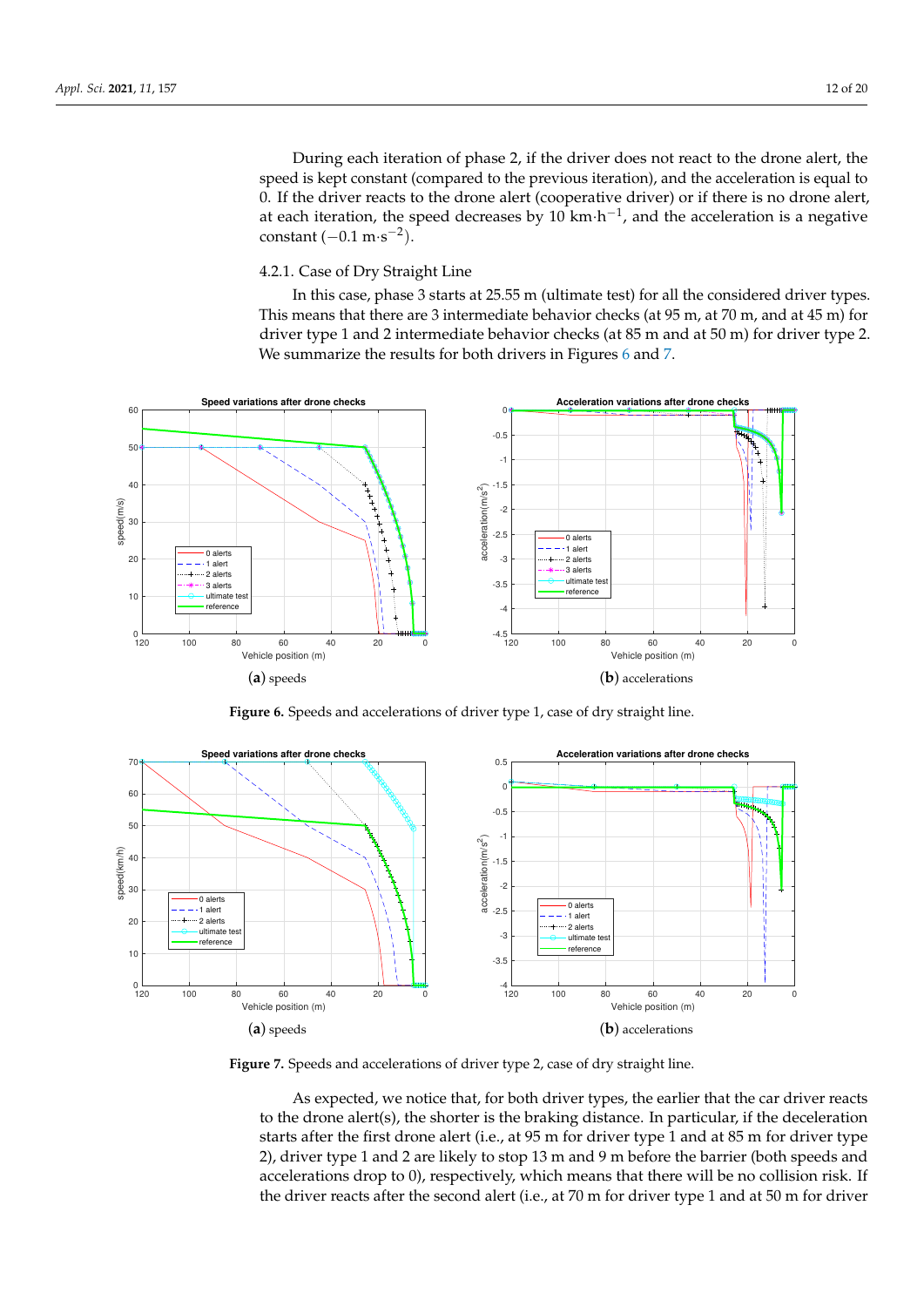type 2), driver type 1 can still stop several meters before the barrier, whereas driver type 2 becomes at the braking limit. In fact, for the latter, the braking process must start at 25.55 m, whereas the perception and reaction distance is 35 m, which means that, if driver type 2 does not react to the second drone alert (at 50 m), it will be too late to change the behavior before the ultimate test, and there will be a collision. This phenomenon is emphasized in "ultimate test" curves (see Figure [7a](#page-11-1)), where one can see a vertical segment at  $5$  m. We now focus on the acceleration variations. We can see that, for both driver types, the shorter the braking distance is, the shorter is the braking process, i.e., the earlier the acceleration goes to 0 m⋅s<sup>-2</sup>. At the braking limit, driver type 2 starts to brake at 25.55 m, but the deceleration is insufficient to avoid the collision with the safety barrier.

### 4.2.2. Case of Wet Straight Line

In this case, phase 3 starts at 46.10 m (ultimate test) for all the considered drivers types. This means that there are 2 intermediate behavior checks (at 95 m and at 70 m) for driver type 1 and 2 intermediate behavior checks (at 85 m and at 50 m) for driver type 2. We summarize the results in Figures [8](#page-12-0) and [9.](#page-12-1)

<span id="page-12-0"></span>

**Figure 8.** Speeds and accelerations of driver type 1, case of wet straight line.

<span id="page-12-1"></span>

**Figure 9.** Speeds and accelerations of driver type 2, case of wet straight line.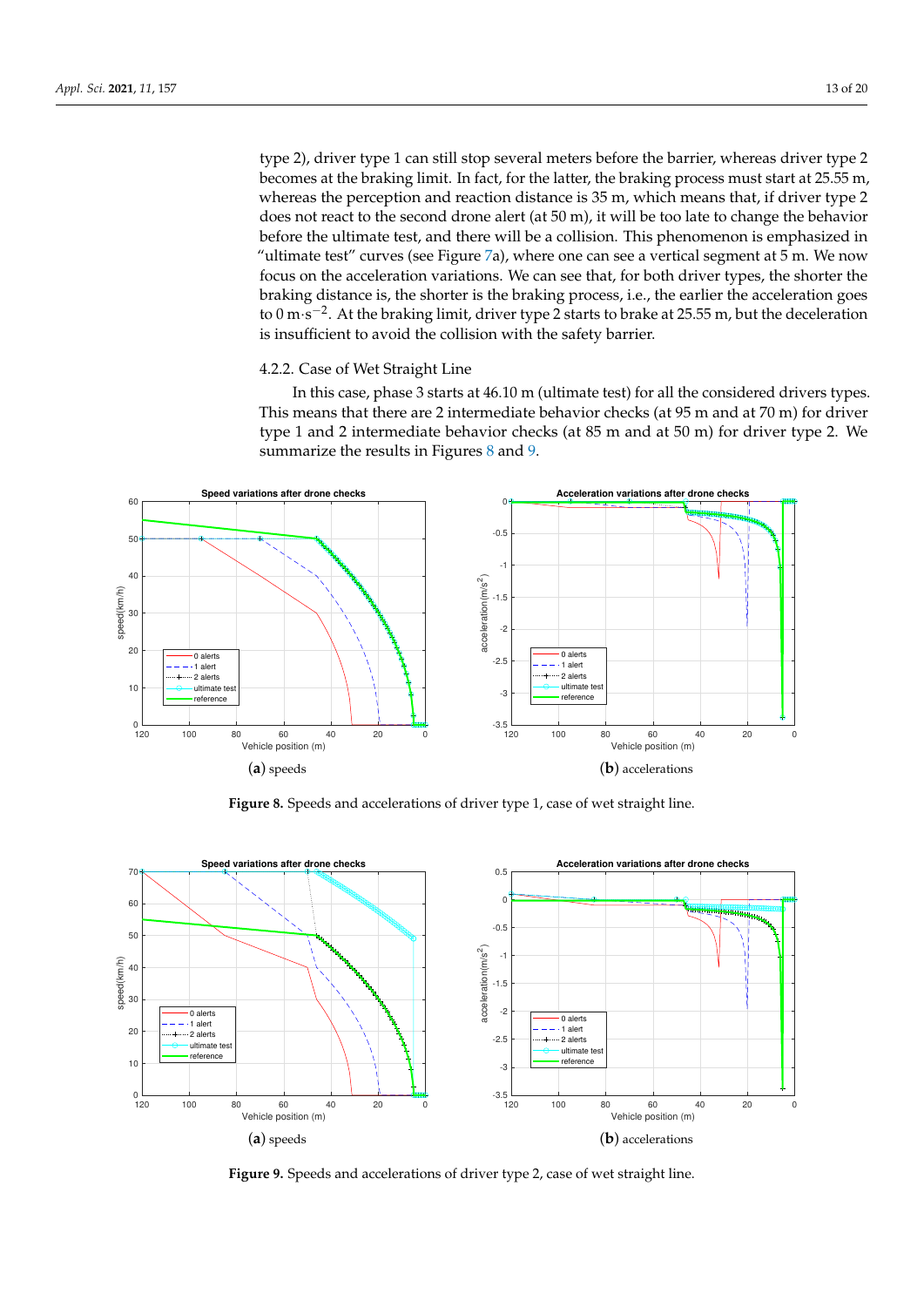In terms of drone signaling impact on the braking distance, we obtain similar results as the previous case. The difference herein is that the braking process starts much earlier, which means that the driver has to be more careful to avoid collisions due to the less favorable friction coefficient *f l* .

We can see that, for both driver types, if there is no reaction, at least after the drone second intermediate alert, the vehicle will be at the braking limit, and there will be a collision between driver type 2 and the safety barrier.

## 4.2.3. Case of Dry Curved Line

In this case, phase 3 starts at 32.57 m (ultimate test) for all the considered drivers types. This means that there are 3 intermediate behavior checks (at 95 m, at 70 m, and at 45 m) for driver type 1 and 2 intermediate behavior checks (at 85 m and at 50 m) for driver type 2. We summarize the results in Figures [10](#page-13-0) and [11.](#page-13-1)

<span id="page-13-0"></span>

**Figure 10.** Speeds and accelerations of driver type 1, case of dry curved line.

<span id="page-13-1"></span>

**Figure 11.** Speeds and accelerations of driver type 2, case of dry curved line.

Herein, we can also see that drone signaling helps both drivers to stop safely and avoid any collision with the safety barrier. Moreover, in the case of curved line, the pedestrian is likely to be out of the direct visibility of the driver. By applying Equation [\(6\)](#page-4-6), if the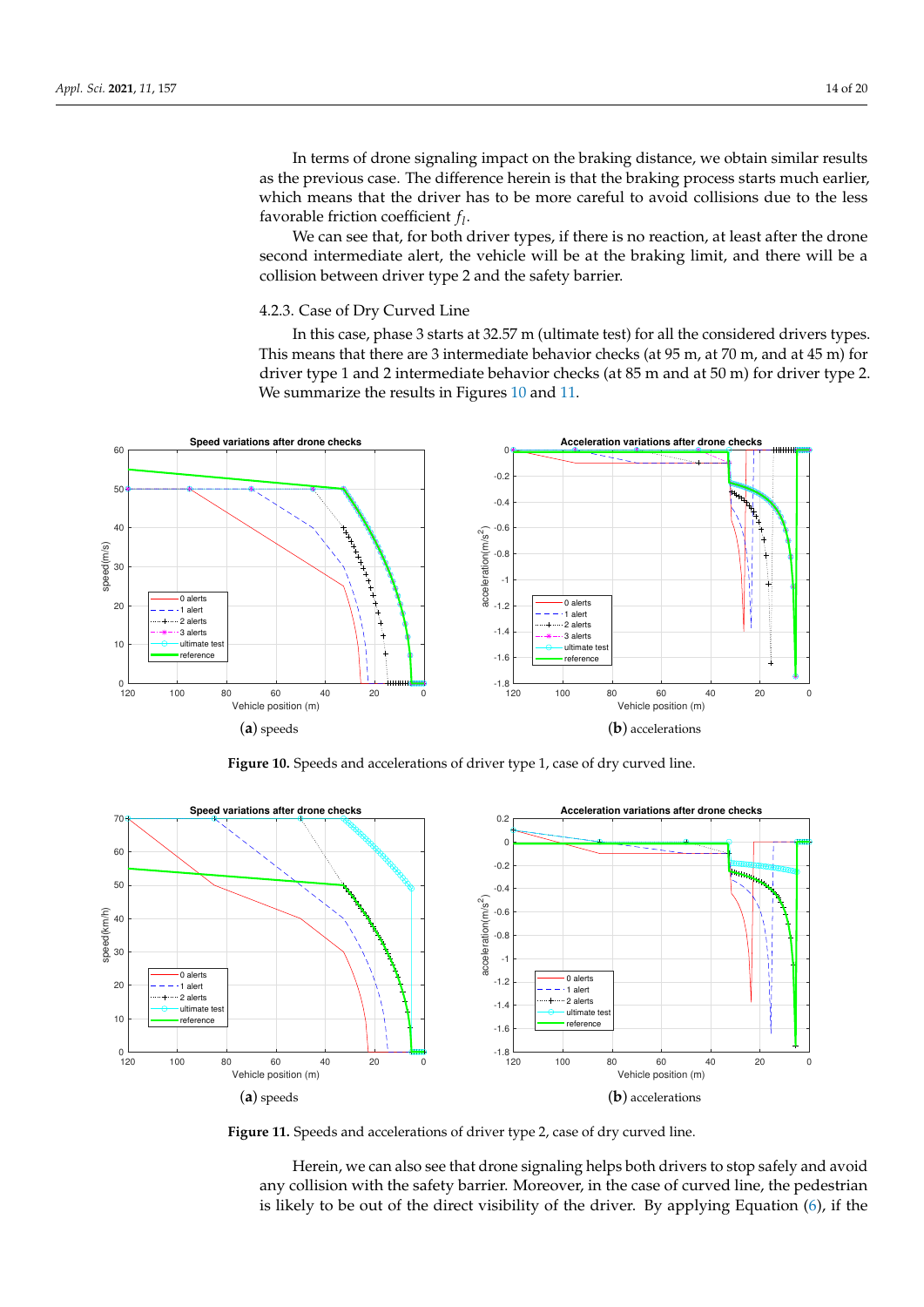pedestrian comes into the visibility field of the car, driver type 1 needs 57.57 m to stop, while driver type 2 needs 67.57 m to stop.

## 4.2.4. Case of Wet Curved Line

In this case, phase 3 starts at 53.45 m (ultimate test) for all the considered drivers types. This means that there are 2 intermediate behavior checks (at 95 m and at 70 m) for driver type 1 and 1 intermediate behavior check (at 85 m) for driver type 2. We summarize the results in Figures [12](#page-14-0) and [13.](#page-14-1)

We get similar results compared to the previous cases. More particularly, if the driver 2 does not react after the drone intermediate alert, the vehicle will be at the braking limit, and there will be a collision with the safety barrier.

<span id="page-14-0"></span>

**Figure 12.** Speeds and accelerations of driver type 1, case of wet curved line.

<span id="page-14-1"></span>

**Figure 13.** Speeds and accelerations of driver type 2, case of wet curved line.

## *4.3. Assessment of Power and Fuel Consumption*

We are now interested in the influence of driving behavior on fuel consumption along the (500 m) covered distance. We consider the global consumption in liters and the instantaneous consumption in liters per second for the 4 types of drivers already introduced (type 1 to 4).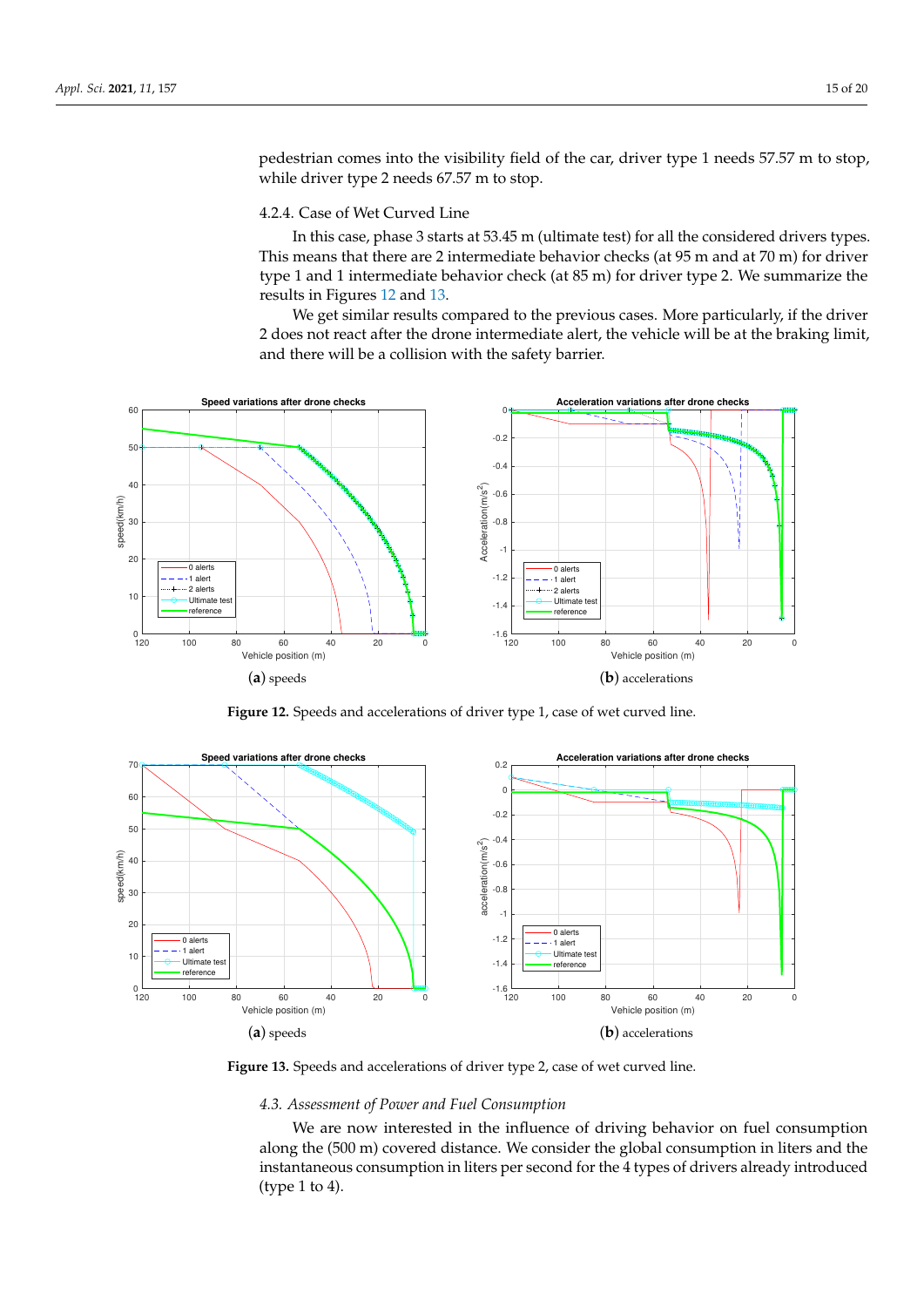Figure [14](#page-15-0) shows the global consumption in liters for the 4 types of driving along the distance of 500 m. It is easy to notice the peak consumption generated by driving characterized by residual accelerations. Normal driving at near-constant speed within the fuel efficiency range of the vehicle saves up to 94% of energy. Abrupt acceleration also results in fuel consumption increases of up to double that amount. We can easily conclude that driving behavior directly influences fuel consumption and thus has an immediate impact on the vehicle's harmful emissions. The use of UAVs allows us to predict this behavior and to assist drivers in reducing the fuel consumption of their vehicle.

<span id="page-15-0"></span>

**Figure 14.** Fuel consumption for 4 driver types for a distance of 500 m.

We now represent the energy consumption per second to compare the energy consumption during the three phases (phase 1: observation, phase 2: speed progressive adjusting, and phase 3: braking). We recall that phase 1 reaches from 500 m to 120 m, and phases 2 and 3 together are from 120 m to 5 m. We illustrate the results of phase 1 in Figure [15,](#page-15-1) for all driver types.

<span id="page-15-1"></span>

**Figure 15.** Instantaneous fuel consumption during phase 1 for all driver types.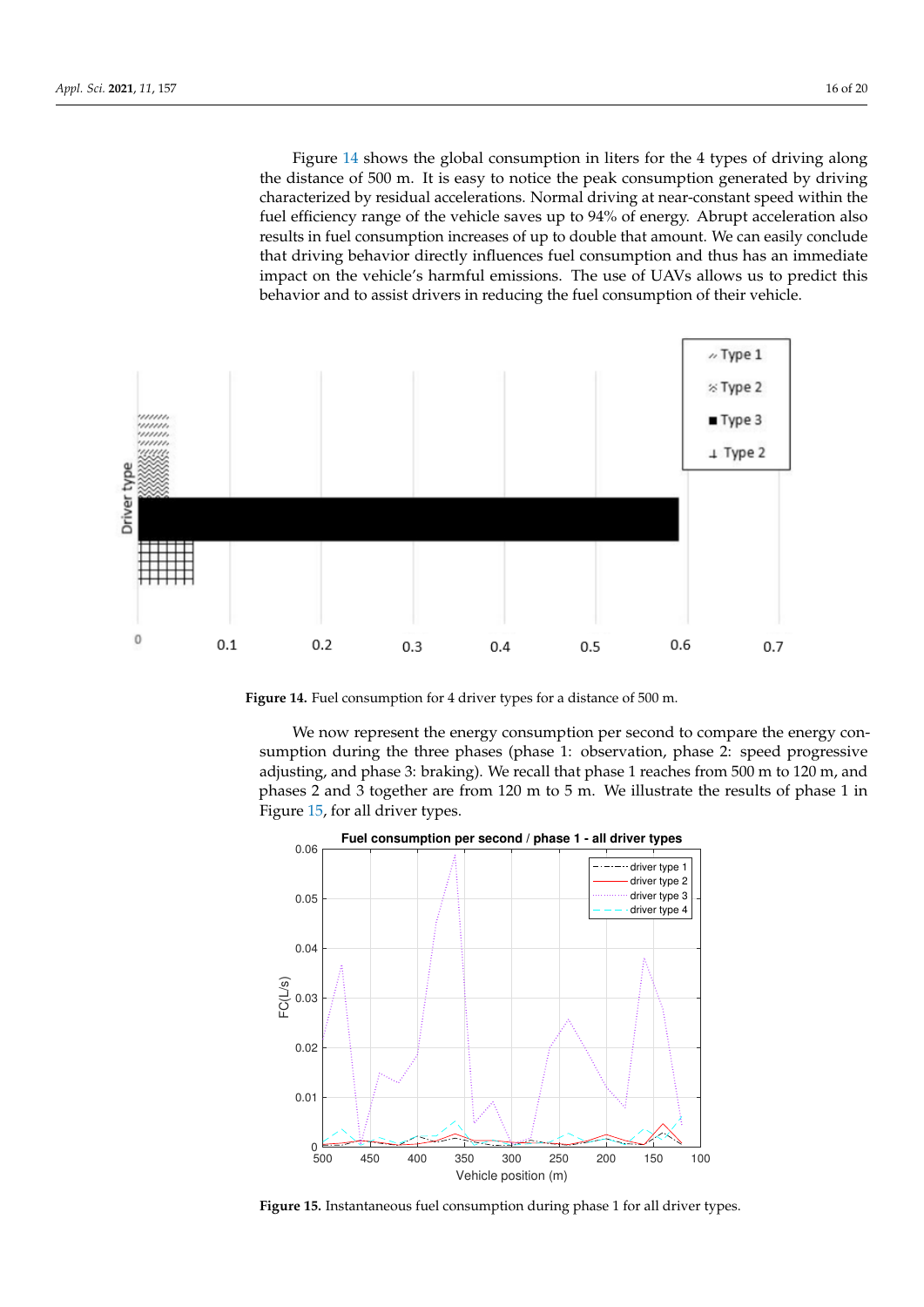From Figure [15,](#page-15-1) we can see that driver type 3 has the highest instantaneous fuel consumption. As a consequence, the acceleration is the main parameter behind fuel consumption (and not the speed). Indeed, even though driver type 2 has the greatest speed, its fuel consumption is close to driver type 1 because their acceleration profiles are similar.

We are now interested in phases 2 and 3 (the stopping process). We illustrate the corresponding results for driver type 1 (as an example) in Figure [16.](#page-16-1) In this figure, we emphasize the fuel consumption for dry straight line, wet straight line, and curved line. In fact, the main impact of the road type is observed during the stopping process. In addition, we consider cooperative driver (dash lines) and non-cooperative driver (solid lines). The former corresponds to a driver that reacts to the first drone alert, whereas the latter corresponds to a driver that does not take into account the drone signaling.

First, we can see that, during phases 2 and 3, the deceleration is close to zero, compared to phase 1. Consequently, the fuel consumption is lower, and most of the energy is consumed in phase 1, as expected. In addition, during phase 2, the consumed energy in the case of cooperative driver is lower than the case of non-cooperative driver (and this holds for all the investigated road types). Hence, drone signaling helps the driver to reduce the car impact on the environment.

<span id="page-16-1"></span>

**Figure 16.** Instantaneous fuel consumption during phases 2 and 3, for driver type 1.

## <span id="page-16-0"></span>**5. Discussion**

The French Inter-ministerial Road Safety Delegation indicated in 2019 that the number of accidents increased by 50% over the time slot from 5 p.m. to 7 p.m. and by 18% between 7 a.m. and 9 a.m. As a reminder, pedestrians have priority. Cars must give way to pedestrians crossing or about to cross. Common sense also dictates that we slow down when approaching a pedestrian crossing and that we do not drive with fogged windows. Unfortunately, some drivers do not respect these rules, and it is—again, unfortunately sometimes up to the victims to protect themselves. Despite the lighting, urban areas are not the safest for pedestrians. The more lights there are, the more drivers will accelerate so as not to wait for red. The stress generated on the road by the proliferation of scooters, buses, bicycles, and scooters can also deteriorate the quality of their driving. In 2018, 475 pedestrians were killed on the roads. The proposed solution to use the drone as an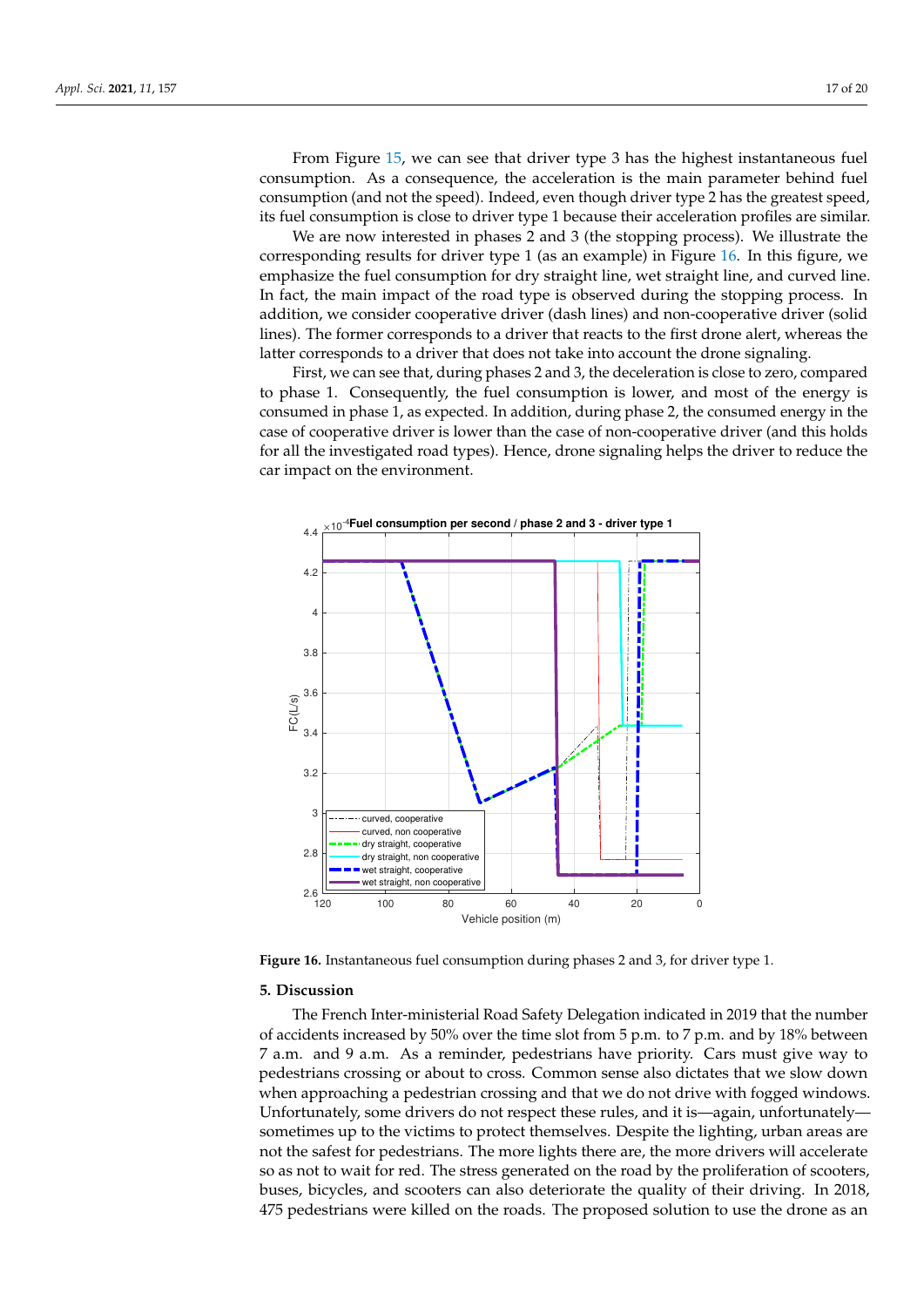intermediary between the driver itself and the infrastructure brings a safe solution to this observation, either by alerting the driver to modify ts behavior or by making the infrastructure to activating a barrier. Because the accidents' gravity (number of dead persons by road accident) concerning the pedestrians is not only due to pedestrian crossing situation (90% of collisions with pedestrians occur on the roadway, equally on or off pedestrian crossing), if only we could save half of 475 pedestrians per year, it could contribute to the decrease of more than 7% of global road mortality on French roads, as an example. Even if the issue of our solution is to save a pedestrian, either without any other costs than the recourse to this solution itself or added to a material vehicle/infrastructure cost due to barrier collision, a drone assist system with only one drone seems to be a first step in the solution to another wider one that could combine the use of pedestrian alerts to our first solution.

#### <span id="page-17-0"></span>**6. Conclusions**

In this paper, we tackled the problem of using drone signaling in a crosswalk scenario that is likely to happen in smart cities, as well as that involves a car and a vulnerable road user (a pedestrian). For this, we considered different types of car driver profiles and various trajectory configurations at the vicinity of the crosswalk. We emphasized that the UAV may help to improve both road safety and energy consumption. Indeed, after observing the driver behavior, the drone collects information about speed and acceleration and sends alerts to the driver in the case of potential harmful situation. This is repeated each perception and reaction distance to take into account possible driver reactions to this alert. We show that the earlier the driver reacts to the drone alert(s), the safer is the braking process. Moreover, we stated that the acceleration is the main parameter behind energy consumption. Hence, drone signaling is likely to help the driver to progressively reduce their speed by avoiding sudden braking. We recall that we assumed that Drone to Car communication delays are very low and that the drone has continuously access to both speed and acceleration values. Further work will be dedicated to studying the influence of these parameters on the drone signaling performance (namely depending on propagation conditions, communication channel modeling, and drone attitude), as well as taking into account a more complex scenario, considering models for both car arrivals (traffic models) and pedestrian presence at the crosswalk.

**Author Contributions:** Conceptualization, N.N., L.N., and J.N.; methodology, N.N., L.N., and J.N.; software, S.B. and N.N.; validation, L.N. and J.N.; formal analysis, S.B. and N.N.; investigation, S.B.and N.N.; writing—original draft preparation, S.B. and N.N.; writing—review and editing, L.N. and J.N.; supervision, L.N. and J.N. All authors have read and agreed to the published version of the manuscript.

**Funding:** This research received no external funding.

**Institutional Review Board Statement:** Not applicable.

**Informed Consent Statement:** Not applicable.

**Acknowledgments:** This work has been performed in collaboration with undergraduate students from Tunis Al Manar University (Jawhar Ayari and Farouk Ayadi). The authors thank them for their contributions in the software and simulation steps.

**Conflicts of Interest:** The authors declare no conflict of interest.

### **Abbreviations**

The following abbreviations are used in this manuscript:

- U2V UAV to Vehicle communication
- U2I UAV to Infrastructure communication
- C-ITS Cooperative Intelligent Transportation System
- UAV Unmanned Aerial Vehicle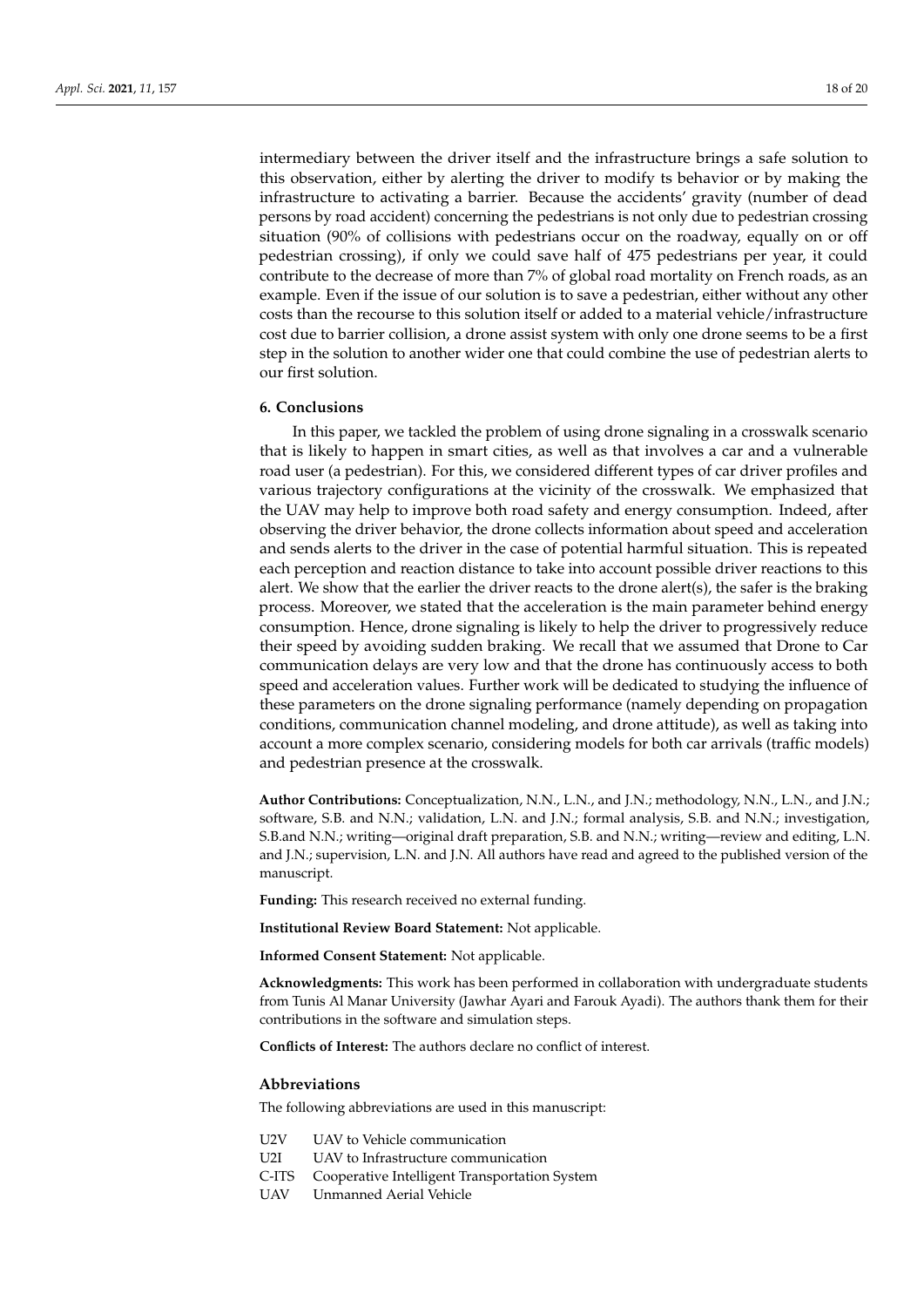- V2X Vehicle to Everything communication
- X2V Everything to Vehicle communication
- VRU Vulnerable Road Users
- VLOS Visual Line Of Sight

## **References**

- <span id="page-18-0"></span>1. Fotouhi, A.; Qiang, H.; Ding, M.; Hassan, M.; Giordano, L.G.; Garcia-Rodriguez, A.; Yuan, J. Survey on UAV Cellular Communications: Practical Aspects, Standardization Advancements, Regulation, and Security Challenges. *IEEE Commun. Surv. Tutor.* **2019**, *21*, 3417–3442. [\[CrossRef\]](http://dx.doi.org/10.1109/COMST.2019.2906228)
- <span id="page-18-1"></span>2. Khan, M.A.; Ectors, W.; Bellemans, T.; Janssens, D.; Wets, G. UAV-Based Traffic Analysis: A Universal Guiding Framework Based on Literature Survey. *Transp. Res. Procedia* **2017**, *22*, 541–550. [\[CrossRef\]](http://dx.doi.org/10.1016/j.trpro.2017.03.043)
- <span id="page-18-2"></span>3. Chen, L.; Englund, C. Cooperative Intersection Management: A Survey. *IEEE Trans. Intell. Transp. Syst.* **2016**, *17*, 570–586. [\[CrossRef\]](http://dx.doi.org/10.1109/TITS.2015.2471812)
- <span id="page-18-3"></span>4. Menouar, H.; Guvenc, I.; Akkaya, K.; Uluagac, A.S.; Kadri, A.; Tuncer, A. UAV-Enabled Intelligent Transportation Systems for the Smart City: Applications and Challenges. *IEEE Commun. Mag.* **2017**, *55*, 22–28. [\[CrossRef\]](http://dx.doi.org/10.1109/MCOM.2017.1600238CM)
- <span id="page-18-4"></span>5. Available online: <https://droneregulations.info> (accessed on 24 December 2020).
- <span id="page-18-5"></span>6. Radio Regulation for Drones—How REVOsdr Untangles a Tangled World v.2. Available online: [https://www.twevo.net/2017/1](https://www.twevo.net/2017/11/27/radio-regulation-for-drones-how-revosdr-untangles-a-tangled-world/) [1/27/radio-regulation-for-drones-how-revosdr-untangles-a-tangled-world/](https://www.twevo.net/2017/11/27/radio-regulation-for-drones-how-revosdr-untangles-a-tangled-world/) (accessed on 27 November 2017).
- <span id="page-18-6"></span>7. Zhu, J.; Chen, S.; Tu, W.; Sun, K. Tracking and Simulating Pedestrian Movements at Intersections Using Unmanned Aerial Vehicles. *Remote Sens.* **2019**, *11*, 925. [\[CrossRef\]](http://dx.doi.org/10.3390/rs11080925)
- <span id="page-18-7"></span>8. Chen, P.; Zeng, W.; Yu, G.; Wang, Y. Surrogate Safety Analysis of Pedestrian-Vehicle Conflict at Intersections Using Unmanned Aerial Vehicle Videos. *J. Adv. Transp.* **2017**, *2017*, 5202015. [\[CrossRef\]](http://dx.doi.org/10.1155/2017/5202150)
- <span id="page-18-8"></span>9. Coifman, B.; McCord, M.; Mishalani, R.G.; Iswalt, M.; Ji, Y. Roadway traffic monitoring from an unmanned aerial vehicle. *IEE Proc. Intell. Transp. Syst.* **2006**, *153*, 11. [\[CrossRef\]](http://dx.doi.org/10.1049/ip-its:20055014)
- <span id="page-18-9"></span>10. Salvo, G.; Caruso, L.; Scordo, A. Urban Traffic Analysis through an UAV. *Procedia Soc. Behav. Sci.* **2014**, *111*, 1083–1091. [\[CrossRef\]](http://dx.doi.org/10.1016/j.sbspro.2014.01.143)
- <span id="page-18-10"></span>11. Puri, A. A Survey of Unmanned Aerial Vehicles (UAVs) for Traffic Surveillance. In *University of South Florida-Internal Report*; University of South Florida: Tampa, FL, USA, 2005.
- <span id="page-18-11"></span>12. Kanistras, K.; Martins, G.; Rutherford, M.J.; Valavanis, K.P. Survey of Unmanned Aerial Vehicles (UAVs) for Traffic Monitoring. In *Handbook of Unmanned Aerial Vehicles*; Springer: Dodlerk, The Netherlands, 2014; pp. 2643–2666. [\[CrossRef\]](http://dx.doi.org/10.1007/978-90-481-9707-1_122)
- <span id="page-18-12"></span>13. Reshma, R.; Ramesh, T.; Sathishkumar, P. Security situational aware intelligent road traffic monitoring using UAVs. In Proceedings of the 2016 International Conference on VLSI Systems, Architectures, Technology and Applications (VLSI-SATA), Bangalore, India, 10–12 January 2016. [\[CrossRef\]](http://dx.doi.org/10.1109/vlsi-sata.2016.7593027)
- <span id="page-18-13"></span>14. Millisher, M.; Lubetzki, M. Drone de signalisation et d'information—Demande de brevet FR1870604 A1. 2018. Available online: <https://www.inpi.fr/fr/base-brevets> (accessed on 24 December 2020).
- <span id="page-18-14"></span>15. García-Castellano, M.; González-Romo, J.M.; Gómez-Galán, J.A.; García-Martín, J.P.; Torralba, A.; Pérez-Mira, V. ITERL: A Wireless Adaptive System for Efficient Road Lighting. *Sensors* **2019**, *19*, 5101. [\[CrossRef\]](http://dx.doi.org/10.3390/s19235101)
- <span id="page-18-15"></span>16. Ghosal, A.; Conti, M. Security issues and challenges in V2X: A Survey. *Comput. Netw.* **2020**, *169*, 107093. [\[CrossRef\]](http://dx.doi.org/10.1016/j.comnet.2019.107093)
- <span id="page-18-16"></span>17. Shrestha, R.; Nam, S.Y.; Bajracharya, R.; Kim, S. Evolution of V2X Communication and Integration of Blockchain for Security Enhancements. *Electronics* **2020**, *9*, 1338. [\[CrossRef\]](http://dx.doi.org/10.3390/electronics9091338)
- <span id="page-18-17"></span>18. Martinez-Heredia, J.M.; Garcia, Z.; Mora-Jimenez, J.L.; Esteban, S.; Gavilan, F. Development of an Emergency Radio Beacon for Small Unmanned Aerial Vehicles. *IEEE Access* **2018**, *6*, 21570–21581. [\[CrossRef\]](http://dx.doi.org/10.1109/ACCESS.2018.2826918)
- <span id="page-18-18"></span>19. Mozaffari, M. Wireless Communications and Networking withUnmanned Aerial Vehicles: Fundamentals, Deployment, and Optimization. Ph.D. Thesis, Virginia Polytechnic Institute, Blacksburg, VA, USA, 2018.
- <span id="page-18-19"></span>20. Zhou, Y.; Cheng, N.; Lu, N.; Shen, X.S. Multi-UAV-Aided Networks: Aerial-Ground Cooperative Vehicular Networking Architecture. *IEEE Veh. Technol. Mag.* **2015**, *10*, 36–44. [\[CrossRef\]](http://dx.doi.org/10.1109/MVT.2015.2481560)
- <span id="page-18-20"></span>21. Jia, S.; Zhang, L. Modelling unmanned aerial vehicles base station in ground-to-air cooperative networks. *IET Commun.* **2017**, *11*, 1187–1194. [\[CrossRef\]](http://dx.doi.org/10.1049/iet-com.2016.0808)
- <span id="page-18-21"></span>22. Oubbati, O.S.; Lakas, A.; Zhou, F.; Güneş, M.; Lagraa, N.; Yagoubi, M.B. Intelligent UAV-assisted routing protocol for urban VANETs. *Comput. Commun.* **2017**, *107*, 93–111. [\[CrossRef\]](http://dx.doi.org/10.1016/j.comcom.2017.04.001)
- <span id="page-18-22"></span>23. Wang, X.; Fu, L.; Zhang, Y.; Gan, X.; Wang, X. VDNet: An infrastructure-less UAV-assisted sparse VANET system with vehicle location prediction. *Wirel. Commun. Mob. Comput.* **2016**, *16*, 2991–3003. [\[CrossRef\]](http://dx.doi.org/10.1002/wcm.2727)
- <span id="page-18-23"></span>24. Radenkovic, M.; Huynh, V.S.H.; John, R.; Manzoni, P. Enabling Real-time Communications and Services in Heterogeneous Networks of Drones and Vehicles. In Proceedings of the 2019 International Conference on Wireless and Mobile Computing, Networking and Communications (WiMob), Barcelona, Spain, 21–23 October 2019. [\[CrossRef\]](http://dx.doi.org/10.1109/wimob.2019.8923246)
- <span id="page-18-24"></span>25. Hadiwardoyo, S.A.; Hernández-Orallo, E.; Calafate, C.T.; Cano, J.C.; Manzoni, P. Experimental characterization of UAV-to-car communications. *Comput. Netw.* **2018**, *136*, 105–118. [\[CrossRef\]](http://dx.doi.org/10.1016/j.comnet.2018.03.002)
- <span id="page-18-25"></span>26. Hadiwardoyo, S.A.; Calafate, C.T.; Cano, J.C.; Ji, Y.; Hernandez-Orallo, E.; Manzoni, P. 3D Simulation Modeling of UAV-to-Car Communications. *IEEE Access* **2019**, *7*, 8808–8823. [\[CrossRef\]](http://dx.doi.org/10.1109/ACCESS.2018.2889604)